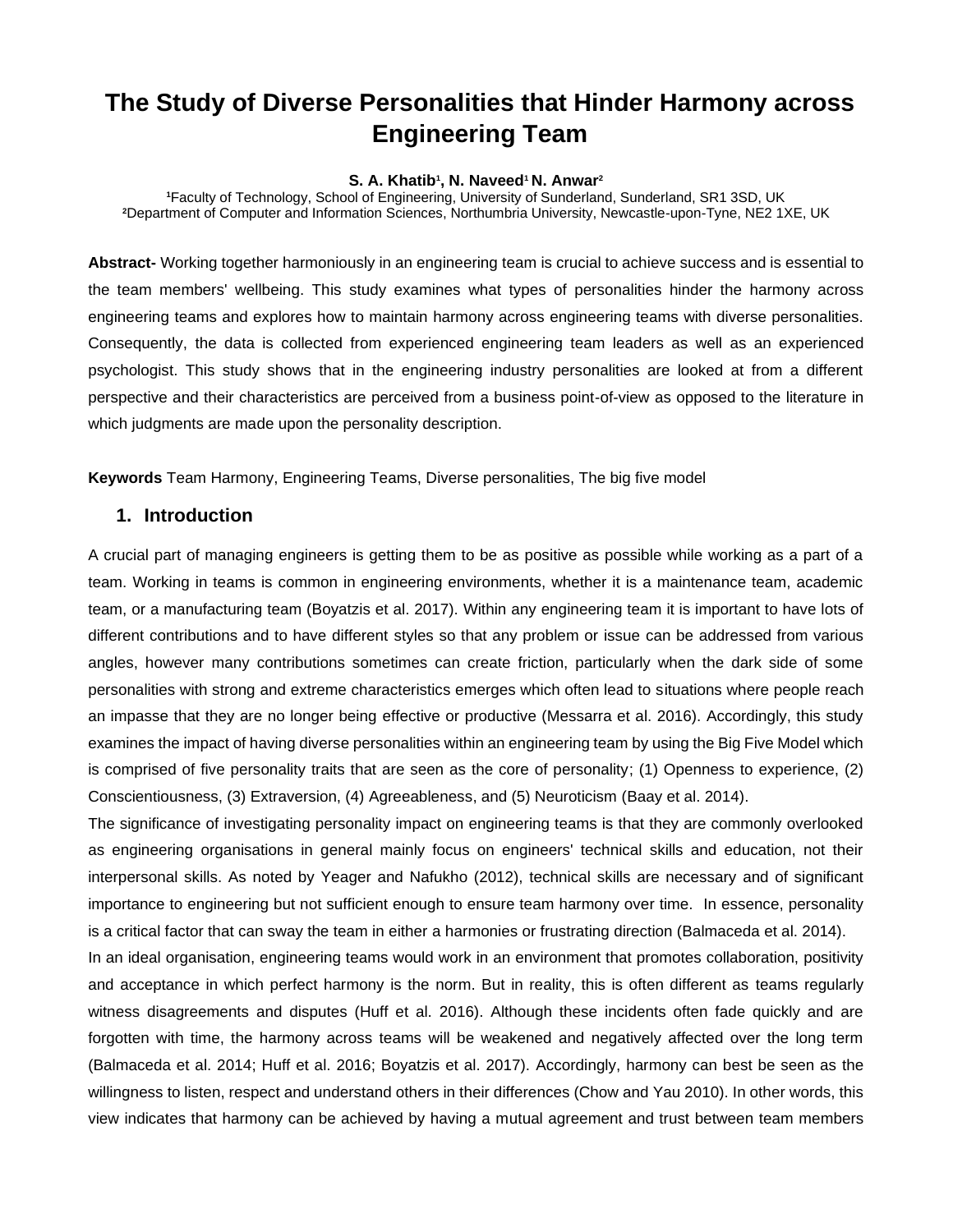regarding ideas, viewpoints, and any other aspect that requires collaborative efforts. As noted by Ergüna and Balçın (2017) engineers are problem solvers; they provide alternatives, technical insights, and build complex systems. Hence, engineering teams often find themselves flooded with different ideas, perspectives and viewpoints due to each team member personality type (Keaveney 1997), which is essential in engineering as brainstorming with diverse personalities leads to creating a wide range of innovative solutions and ideas.

With regards to diversity, a recent study by Weeks et al. (2017) found that diversity has a positive effect on teams, thus organisations can benefit greatly from such variety as it brings different skills and ideas to the table. On the other hand, according to Clark and Polesello (2017) non-diverse teams are likely to apply a more uniform approach to discussions and problem solving which ultimately dampens innovation and limit the solutions. There are various prominent types of diversity in the workplace; such as race, age, gender, culture and personalities which is a major area of interest within the field of diversity (Ravazzani 2016). Accordingly, personality diversity has long been recognised as a potential problem in the workplace that deserves serious attention (Brown 2008). Moreover, a strong relationship between personalities and team harmony has been reported in the literature (Bradley and Hebert 1997). In general, there are many different ways to think about and conceptualise personality and that is evident in various models for personality types (Balmaceda et al. 2014).

### **1.1 The Big Five Personality Model**

A considerable amount of literature has been published on personality traits. These studies have long attempted to define exactly how many personality types exist. One of the most well researched and respected personality models in the field of psychology is The Big Five personality model. According to Myszkowski et al. (2015), this model is considered as the most comprehensive, general and robust personality model, and most importantly it is well recognized as an organisational framework for understanding personality traits in the workplace. Likewise, Arora and Rangnekar (2016) hold the view that this model is well recognised for its stability and validity across various industries and cultures. This model evaluates personalities on five different axes; Openness to experience, Conscientiousness, Extraversion, Agreeableness, and Neuroticism (Baay et al. 2014).

Openness to Experience refers to open-minded individuals who are willing to venture into new experiences, share information and ideas, as well as undertake challenges as opposed to individuals with low scores in openness who are consistent and cautious (Balmaceda et al. 2014). In the same vein, Myszkowski et al. (2015) found a correlation between creativity and openness to experience which identified personality as a key predictor of divergent thinking and innovation, flexibility, tolerance to ambiguity and sensation seeking. Therefore, openness could be a major personality that affects the harmony across engineering teams, in essence, that the field of engineering requires innovative and broad-minded individuals. However, in an investigation into Six Sigma projects, Nesterkin and Porterfield (2016) suggested that openness to experience can only be beneficial when the project is highly complex and a lot of new learning is required. Moreover, in reviewing the literature, Yilmaz et al. (2017) reported that software engineers with high levels of openness to experience are highly productive and sociable as a result of them being good communicators and innovative as well as for having a detail-oriented mindset. But, it was also argued by Yilmaz et al. (2017) that if the tasks become repetitive the software engineers will become uninterested and unmotivated.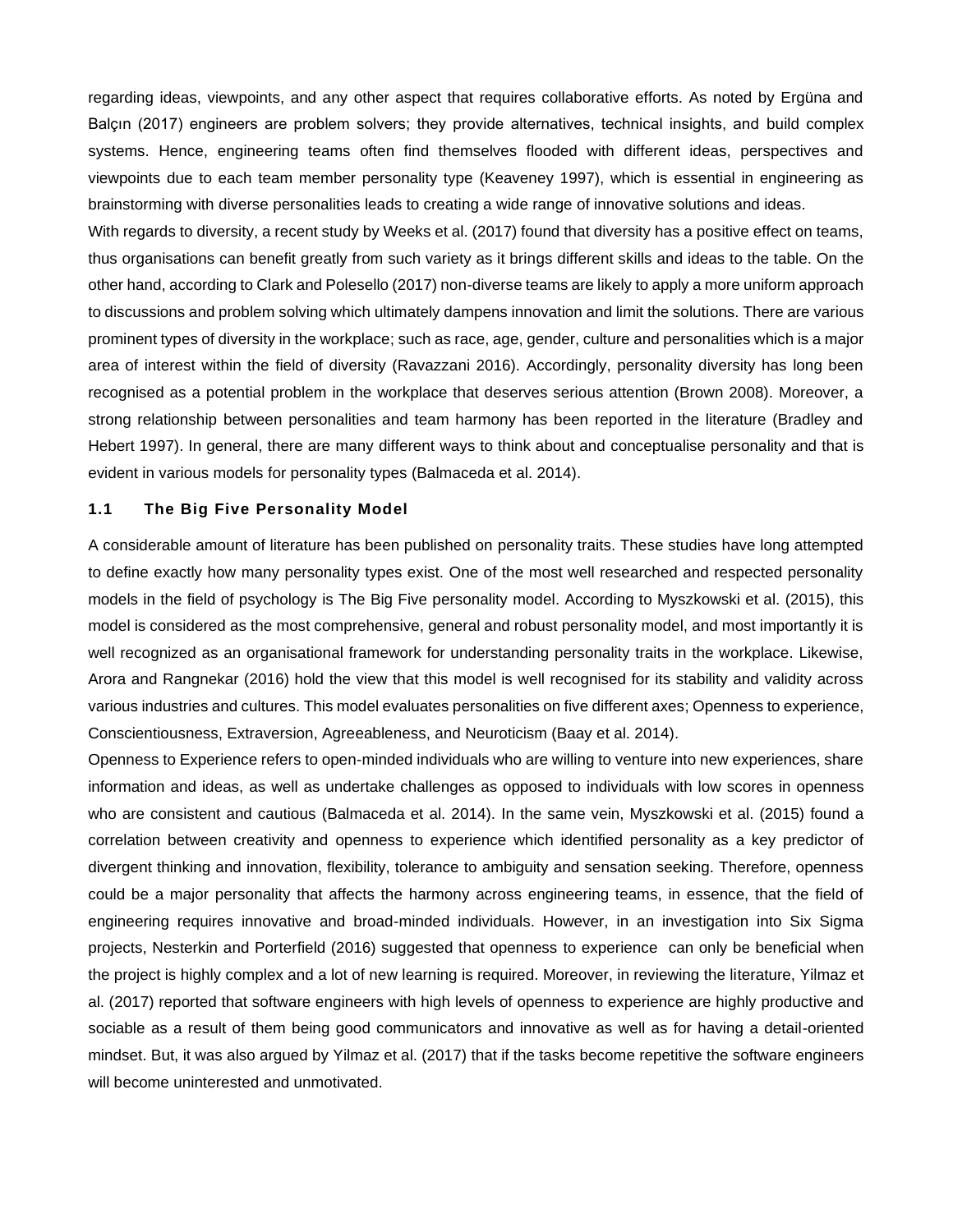The term Conscientiousness has been used to refer to individuals who are punctual, hardworking and orderly (Balmaceda et al. 2014). Also, it is the personality trait of being responsible and dependable (Borges 2013). These definitions are in accord with recent studies that described individuals with high scores in conscientiousness as self-motivated and task-oriented. For example, according to Agyemang et al (2016), highly conscientious individuals tend to perform better as opposed to individuals with low scores in conscientiousness, also they are known for being initiative in taking responsibilities and activities beyond their role including solving problems and sharing knowledge. However, this outcome is contrary to that of Bhatti et al. (2013) who argued that having high levels of conscientiousness is not correlated with knowledge-sharing, in fact for individuals who are responsible and hardworking sharing knowledge is expected of them and they consider it as a part of their responsibilities. Another important finding was that highly conscientiousness individuals are deliberative, neat, systematic, and thorough (Arora and Rangnekar 2016). It is possible, therefore, that having highly conscientiousness engineers in a team can greatly benefit team harmony. On the other hand, individuals with low scores in conscientiousness are argued to be careless and inefficient making them less driven by success and motivation (Balmaceda et al. 2014). Agreeableness can broadly be defined as the willingness to cooperate and it has come to be used to refer to individuals who are sympathetic, kind, and affectionate (Agyemang et al 2016). Similar to openness and extraversion; individuals with high levels of agreeableness are known to be good communicators who can establish and maintain healthy relationships with their team members. It is therefore likely that a high level of agreeableness can reduce stress related to work as individuals are willing to build relationships to support their professional life. Hence, according to Wolff and Kim (2012) agreeableness is positively related to internal networking and maintaining social alliance within the workplace. Moreover, Ramalu et al. (2011) pointed out that highly agreeable individuals compared to individuals with low levels of agreeableness are more flexible and adaptable in terms of being less offensive to others in arguments and discussions and can easily adjust to new settings and get along with new team members. In other words, it seems that highly agreeableindividuals are more capable of developing mutual understanding with their peers to resolve and prevent conflict, but individuals with low levels of agreeableness tend to be reluctant when it comes to establishing relations with team members. This view is supported by Bhatti et al. (2013) who argued that agreeableness is an important predictor for individuals work adjustment, interpersonal relations with their peers, and performance.

Extraversion is an interpersonal personality that describes individuals' feelings, social energy, and reactions. Individuals with high scores in extraversion have an outgoing, energetic, talkative, and assertive nature (Capretz et al. 2015). On the other hand, individuals with low scores in extraversion are considered to be independent and quite (Yilmaz et al. 2017). Software engineering is a good illustration of how extraversion impacts individuals. According to Capretz et al. (2015), software engineers who are high in extraversion are outgoing and they acquire their energy from the people they work with through interactions. Conversely, low extraverted engineers acquire their energy internally and prefer to work individually rather than in a team. In the same vein, Boyatzis et al. (2017) analyzed data from 40 engineers working in a manufacturing company and concluded that there is a significant correlation between extraversion and engineer engagement within the team. This finding has important implications for maintaining harmony across engineering teams, due to the significant shift in engineering roles from being independent to more relational team-based roles that require working with organizational clients internally and externally (Farrukh et al. 2017). Accordingly, Bhatti et al. (2013) asserted the importance of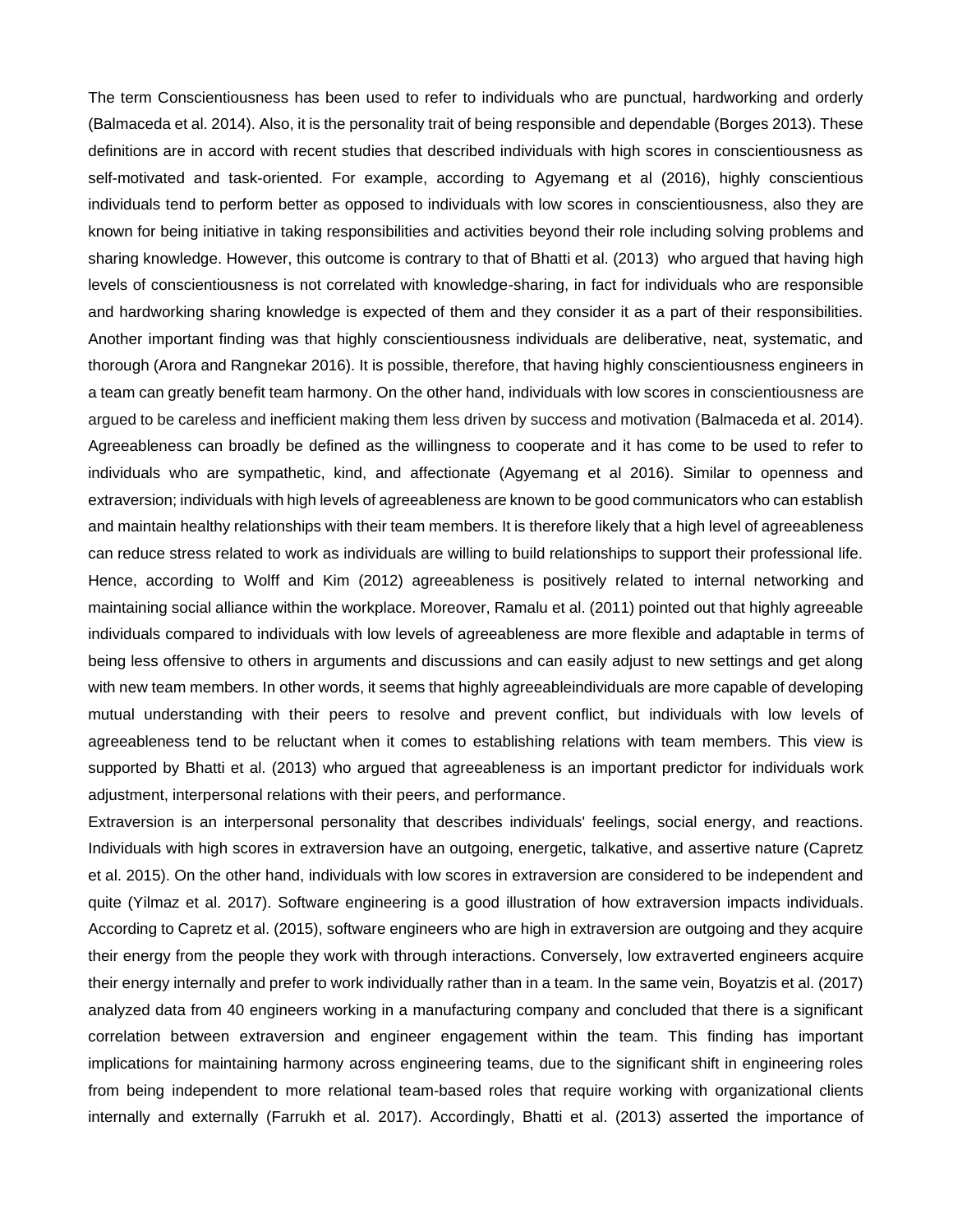engineers having the ability to initiate and foster relationships as it plays a key role in keeping them motivated and dedicated to their team.

Neuroticism has been described as a prominent trait in the big five personality model, as a consequence of its presence in nearly every personality (Judge et al. 2006). There are several attributes commonly associated with neuroticism such as excessive worry, anxiety, insecurity, and low self-esteem (Farrukh et al. 2017). Thereby, an individual with low levels of neuroticism has the tendency to be calm and comfortable in situations that require emotional reactions. However, at the other end of the spectrum, individuals with high levels of neuroticism have the tendency to easily experience negative emotions in stressful situations (Esmaeelinezhad and Afrazeh 2018). These results are similar to those reported by Shang et al. (2016) who argued that individuals with high levels of neuroticism tend to experience tension, low confidence, and embarrassment. Also, as noted by Farrukh et al. (2017) the negative nature of neuroticism, can lead individuals high in this trait to express negative attitudes and emotions towards their team members. Therefore, neuroticism could have a major impact on harmony across engineering teams. Hence, Boyatzis et al. (2017) argued that today's engineering roles are more interpersonal focused wherein engineers work in diverse contexts with diverse people, and thus, they are required to be competent at a behavioural and emotional level.

# **1.2 Personality types that hinder the Harmony across Engineering Teams**

As mentioned before personality diversity has a pivotal role in providing the richness necessary for team success. But, if it is not carefully managed it will create conflicts, clashes, and tensions that hinder the harmony across engineering teams (Clark and Polesello 2017). Engineering teams are made of individuals in which each one is different from another. An example of this is the study carried out by Yilmaz et al. (2017) in which five teams of software engineers with 12-20 members each were studied, and it was found that the most productive team of the organisation was the team with the most extroverted members as a consequence of the team being given tasks that require social interactions. Likewise, teams working within settings that require cooperation and customer-facing such as service delivery and stakeholder engagement were found to be higher in agreeableness, conscientiousness and openness. Similarly, teams working within settings that involve innovation and verbal communication were observed to be high on openness to experience. On the other hand, the research and development team specialised in developing prototypes for projects, showed low scores in agreeableness, extraversion, openness to experience and conscientiousness. Hence, a clear lack of direction among the team members was observed alongside strong disagreements (Yilmaz et al. 2017).

Moreover, It has been shown in (Yilmaz et al. (2017) study that if the engineering team is working on tasks that require decision-making and risk-taking such as the development of products, individuals with high scores of neuroticism and extraversion will most likely hinder the harmony across the team. This view is supported by Ayub et al (2017) who argued that extraverted individuals are known for their impulsive and deviant personality, and despite them having an outgoing and assertive nature, they are recognised to be dominant in social encounters and often engage in risky situations that contradicts with the team standards and values. Likewise, Dant et al (2013) pointed out that due to the hostility of highly extraverted individuals, they become easily dissatisfied and angry. In view of all that has been mentioned so far about highly extraverted individuals, one may suppose that when these traits are high on the individual's spectrum, they can negatively impact any situation that requires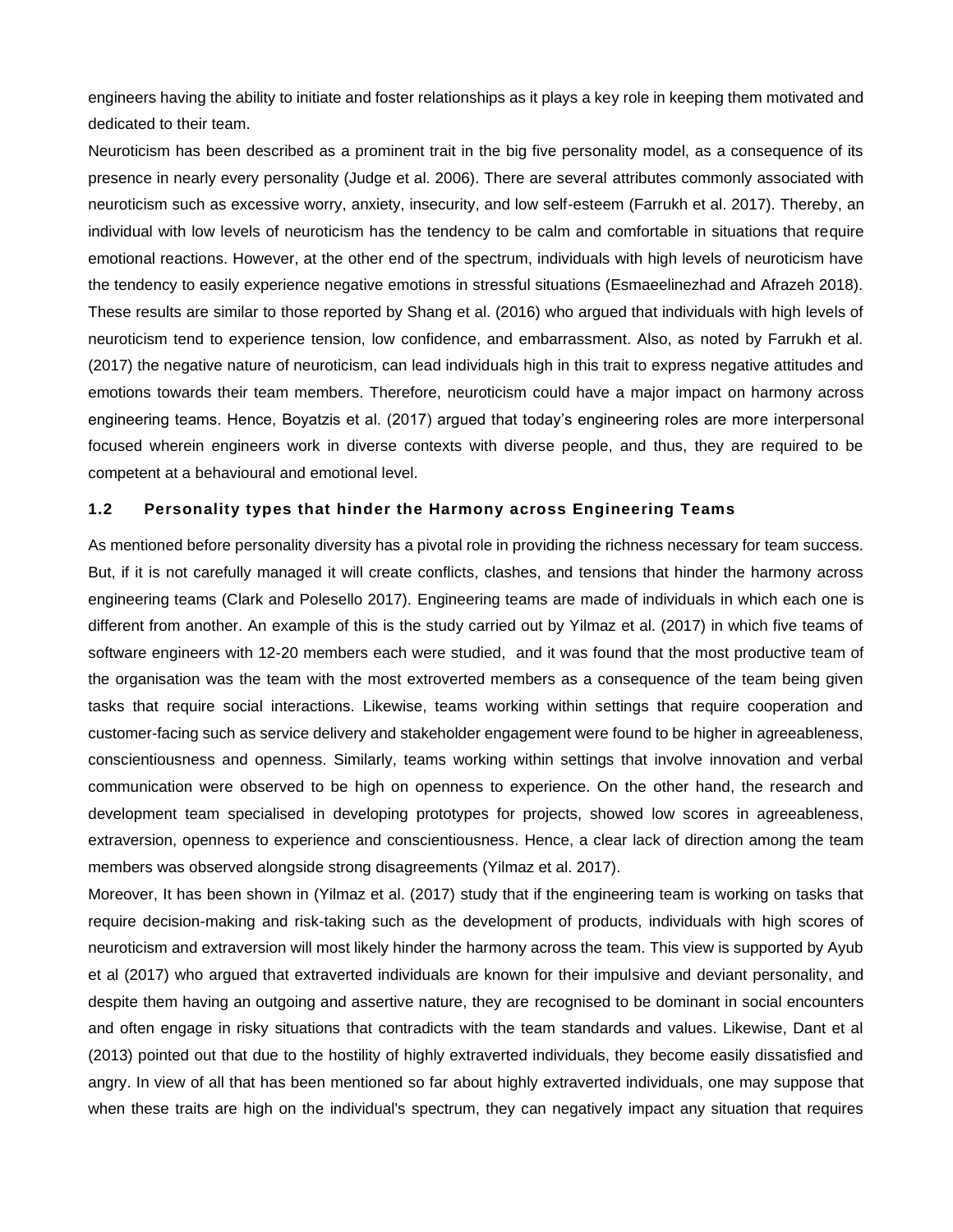problem-solving and patience which would inevitably impact complex engineering problems that require attention when approached. However, Arora and Rangnekar (2016) suggested that highly extraverted individuals strive for career progression and have the ability to effectively solve complex problems and career challenges using their strong interpersonal skills.

Furthermore, Boyatziset al (2017) used a survey to assess 143 engineers from a multi-national manufacturing organisation based in two different locations USA and Northern Europe using the (NEO) Personality Inventory; a self-report that examines the Big Five personality traits. According to the obtained results, engineer engagement and job engagement are positively affected by the personality traits of extraversion and conscientiousness. Thereby, engineers with low scores of extraversion and conscientiousness can potentially hinder the harmony across their teams as they will not be effectively engaged with their team members and tasks. By way of illustration, Litchfield and Javernickl (2015) conducted a series of interviews with 165 engineers working at the Engineers without Borders organization (EWB-USA) and found that engineers with higher extraversion scores are more satisfied and engaged with their careers than engineers with lower scores. Consequently, this could be attributed to their talkative and sociable nature that usually results in greater communication and friendships with their team members. Surprisingly, a comprehensive study comparing personality traits of engineers and non-engineers by Williamson et al (2013), in which 4876 engineers were examined, showed that engineers have lower extraversion scores compared to non-engineers, which potentially can be attributed to their preference of working in quiet settings to focus and concentrate more on their work.

For neuroticism, Esmaeelinezhad, and Afrazeh (2018) argued that neurotics in managerial roles have the tendency to adopt a dominating management style with their team members, because they lack rational judgment, and, thereby they may adopt a dominating style, to take charge and establish their authority and credibility. These results reflect those of Posthuma (2012) who also found that task conflict is more likely to evolve into relationship conflict for individuals with less effective emotional regulation. Therefore, highly neurotics engineering managers could be a major factor hindering the harmony across engineering teams. Mainly because the existing conditions of engineering projects are known to be associated with high level of stress and pressure especially that engineering managers are responsible for almost every aspect of the project. This is exemplified in the study undertaken by Sinesilassie et al (2017) which listed the responsibilities of an engineering manager as follows: ensuring the completion of projects in budget and on time, conducting regular meetings 'with team members and stakeholders, conducting budget updates and most importantly understanding and communicating the scope of the project to the team. In general, therefore, it seems that neurotics are most likely to vent their frustration on others letting their emotions drive their decisions when under stress and pressure.

All together, the above discussions suggest that due to the complex nature of engineering projects, the five personality traits can either impact the team harmony in a positive or a negative way depending on the team settings, tasks and requirements. Hence, in a recent investigation into Six Sigma projects, Witt and Baker (2018) identified personality traits as major indicators of team harmony. The results show that agreeableness influences team productivity, neuroticism and extraversion influence communication effectiveness, openness influences team creativity, conscientiousness influences project uncertainty, and the five personality traits combined influence the team leadership effectiveness and the overall team performance. Thus, the above discussion points that each personality influences team harmony in a different way. Firstly, team communication is significant in any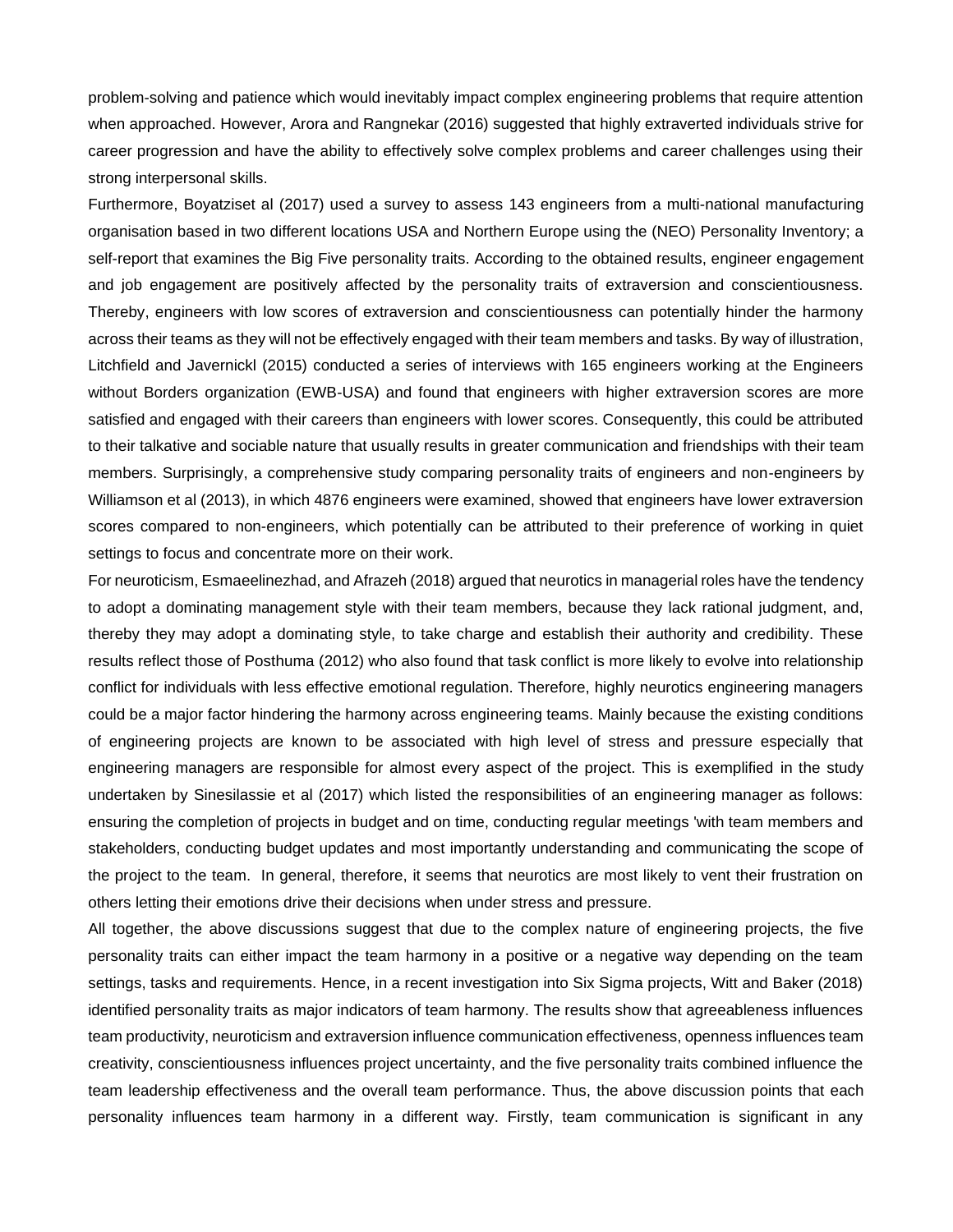engineering project for sharing information, accomplishing tasks and establishing mutual trust (DeFranco and Laplante 2018). Secondly, as noted by Nesterkin and Porterfield (2016) team productivity is necessary to identify the key outcomes of projects and how to accomplish them. Thirdly, team creativity is correlated with innovation and the team ability to think out of the box (Williamson et al. 2013). Finally, Witt and Baker (2018) pointed that project's uncertainty is the team inability to completely understand or accurately predict some aspects of a project. Furthermore, these personality influences can best be seen in the case of two of the most substantial engineering practices in today's modern world: Sustainability and Lean production. One of the critical factors for a successful implementation of lean and sustainability is ensuring that everyone is involved and committed to the process, and most importantly has the flexibility and acceptance to change, thereby, individuals being low on openness and agreeableness and high on neuroticism are most likely to hinder the transition (Dombrowski and Mielke 2014). Hence, Jones et al. (2017) argued that a major transformation like lean depends on the individual perception of continual improvement and change. However, as noted by Uhrin et al. (2017) due to the complexity of implementing lean most of the research has been dedicated to the technological aspects of the process neglecting the equally important human aspects of the transformation process. Similarly, Kumara and Kumar (2015) argued that the majority of the reported challenges regarding lean are human-related. A possible explanation for this might be the fact that lean and sustainable practices are influenced by individuals' commitment and openness to change (Uhrin et al. 2017). Taken together, these results suggest that a high level of openness, conscientiousness and agreeableness, as well as low-level in neuroticism are key for a successful implementation of these practices.

Ayub, et al. (2017) suggested an association between neuroticism and being under pressure, the association showed that neurotics are most likely to exaggerate their emotions and are prone to become stressed easily, due to their irrational judgments and sensitivity. But, being under pressure and stress is inevitable when managing such transformation, which can play a significant role in affecting the harmony across engineering teams working towards these practices. This is exemplified in the work undertaken by Jones et al. (2017) who used a survey to assess how neuroticism can influence sustainable practices, the Forbes insights survey targeted 106 executives working in engineering industry trying to achieve sustainability transformation. The participants were unanimous in the view that due to the complexity and requirements of such transformation, accomplishing the transition is challenging, in essence, the engineering managers were under the pressure of balancing between the organisation profits and the responsibility of influencing their team members to change deeply ingrained practices. These results provide important insights into how important it is to have a low score in neuroticism (e.g. balanced personality) to be able to delegate tasks to engineers and influence major changes such as sustainability transformation without showing negative emotions (Hwang and Ng, 2013).

# **1.3 Maintaining Harmony across Engineering Teams with Diverse Personalities**

Maintaining team harmony is becoming a critical element in today's competitive world that cannot be underestimated. Whether it is a manufacturing, electrical, or any other type of engineering team, as long as humans are involved in running the projects, not robots, there are going to be conflicts and relationship problems. Hence, it is recognised that well-structured and committed teams are crucial to achieve team success and growth. But, given that personality traits influence individual's behaviours and perception Dant et al. (2013), it is necessary to investigate how to maintain harmony across engineering teams with diverse personalities. Team harmony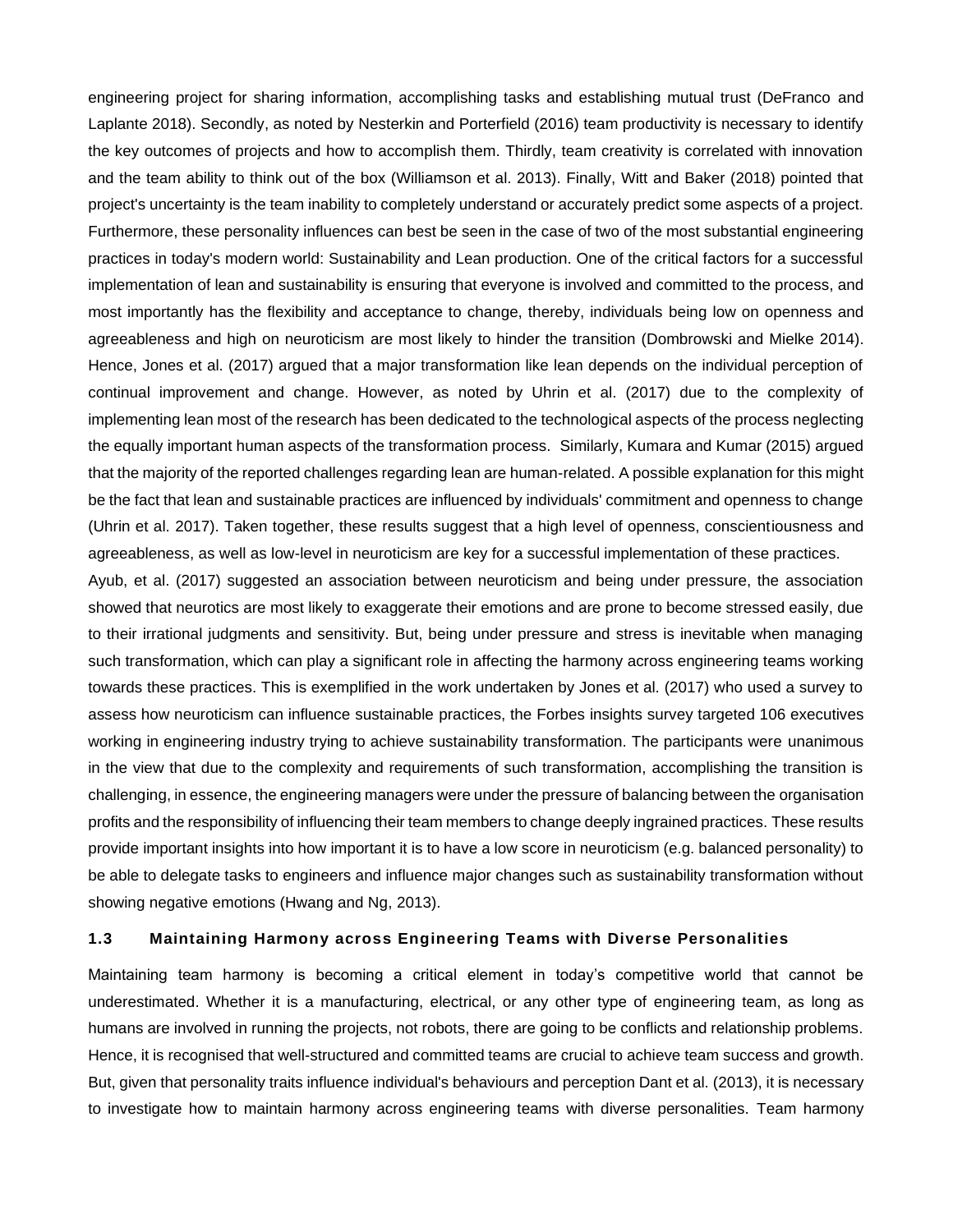embodies respecting and understanding our differences (Chin 2014). Accordingly, due to the inherent similarity of engineering projects in terms of scope changes, the large volume of requirements, and the fact that they are executed by teams. Also, with respect to the big five personality traits and team harmony, conflict management and understanding team personalities were found as essential pillars to maintain team harmony with diverse personalities.

### *1.3.1 Understanding Team Personalities*

Previous research has suggested a weak correlation between personality traits and team harmony, and it has been demonstrated that the understanding of such relation remains underdeveloped (Bradley et al. 2013). Conversely, Zhou et al. (2015) reported that matching between personality traits and tasks allows for better results. Accordingly, when there is an understating of personality traits, managers will able to listen and observe team members from a different angel (Cardon and Bribiescas 2015). Also, it can be useful when using the supplementary and complementary fit approach. According to Hollenbeck et al. (2002), the Supplementary fit means that team members are more comfortable and productive when they are joined with individuals similar to them. On the other hand, complementary fit means that individuals fit more within a team where they bring something new. In the context of the big five personality traits, Zhou et al. (2017) argued that the most appropriate traits for the supplementary fit are conscientiousness and openness as they indicate how individuals perceive team goals and tasks, in essence that highly conscientiousness and openness individuals have the willingness to take responsibility and act as a leader when needed especially if the team is facing challenges. Hence, it is a pivotal initiative in engineering projects due to their complex nature that is filled with unexpected challenges. Additionally, they have the ability to build a mutual agreement of purpose and team goals and consequently inducing their team members with motivation and empowerment (Bhatti et al 2013).

Bhatti et al (2013) view is supported by Myszkowski et al (2015) who reported that team members high on openness and conscientiousness can stimulate new ideas, unconventional trends, and create friendly working environment. In contrast, extraversion, neuroticism, and agreeableness are argued to fit most with the complementary fit approach (Zhou et al. 2017). Although low scores in extraversion and agreeableness alongside high scores in neuroticism might have significant implications for team harmony, high scores of extraversion and agreeableness and low scores in neuroticism can bring clear benefits to the team. Firstly, as noted by Esmaeelinezhad and Afrazeh (2018) the most notable benefit that high extraversion individuals bring to their team is their transformational leadership style that encourages risk-taking and taking initiatives to help those in need, on the other hand, extraverts with low scores tend to delve into issues rather than moving on and explore alternatives. As for team members high on agreeableness they play a key role in building trusting relationships among them, but, members low on agreeableness tend to break and harm relations due to their nature of expressing concerns and rejecting other ideas. Moreover, team members low on neuroticism can help their team members with identifying threats (Yilmaz et al. 2017). Together, these studies indicate that it is essential having a trusting team that accept other ideas and perspectives.

## *1.3.2 Personality Conflict Management*

There are relatively few studies in the area of team conflict in engineering projects, but the subject itself is not new, in fact, a considerable amount of literature has been published on the matter subject. These studies suggested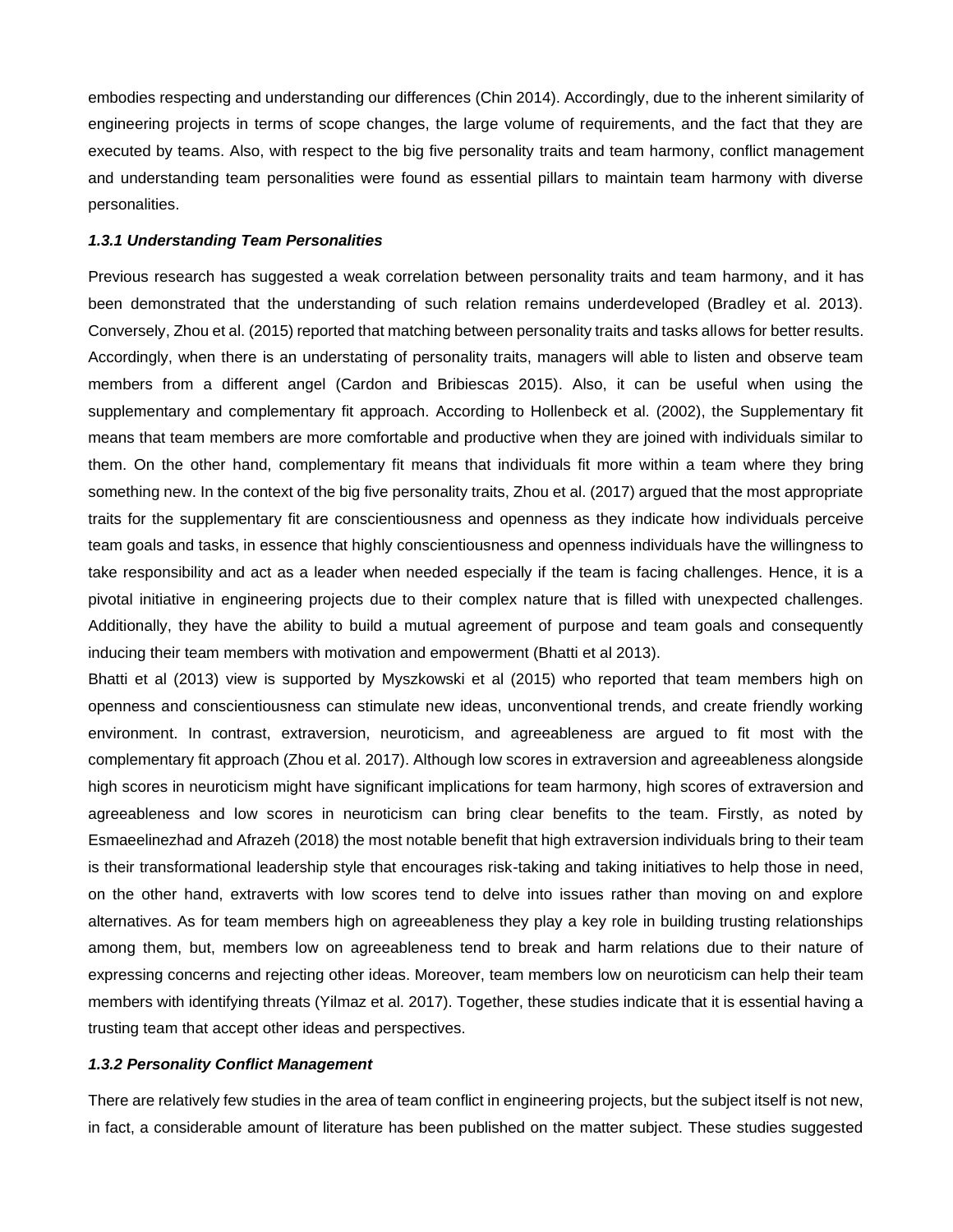that conflicts, in general, are common and can be either destructive or constructive and are caused by various elements; one of them being Personality. Even though the studies are scarce a recent investigation into conflict in engineering projects by Naismith et al. (2016) found that personality traits influence conflict escalations and the way they are handled. The study primary data was collected by interviewing 6 highly experienced engineering managers with an average of 20 years relevant work experience, wherein all agreed on that conflicts within engineering teams are inevitable due to highly challenging nature of engineering projects. Accordingly, Messarra et al. (2016) listed the main styles of conflict management as follows: (1) collaborating style is a win-win approach where individuals seek novel solutions; (2) accommodating style is when individuals cooperate on a high level even if it's against their goals ;(3) competing style is a win-lose approach where individuals use an assertive way to achieve their goals without cooperating; (4) Avoiding style is when individuals simply avoid issues by not helping others or even themselves to reach to their goals; and finally (5) the Compromising style which is a lose-lose approach where neither party's get what they want as it involves give-and-take scenarios.

With respect to personality traits, Anwar et al. (2012) argued that researchers have attempted to evaluate the impact of conflict management styles on personality traits for decades. This outcome is contrary to that of Barbutoet al. (2010) who reported that studies regarding this matter are inconsistent as some found a strong correlation between conflict management styles and personality traits, while others considered the relationship between the two is weak. On the other hand, some studies reported a correlation between the big five personality traits and conflict management styles. Accordingly, Wang (2010) pointed out that the collaborating style is beneficial when used with individuals high on openness but might have negative outcomes when used with individuals high on neuroticism. As for the accommodating style, it is useful with team members high on neuroticism, but not with team members high on extraversion. Moreover, agreeableness has a positive correlation with the compromising style, but not with the competing style. In the same vein, Ejaz et al. (2012) found that openness, agreeableness, and conscientiousness are positively correlated with both the collaborating and accommodating styles, while the compromising and competing styles were found beneficial on both extraversion and openness. Also, the avoiding style was found useful with individuals high on neuroticism. However, the key problem with Ejaz et al. (2012) study is that the data is based on call centre representatives, not engineers.

This study set out with the aim of investigating the different types of personality and their effects on team harmony. Although this study focused on engineering teams, the findings may well have a bearing on other team collaborations outside the engineering industry. The reason for that is because the big five personality model used in this study describes human personality, not engineers' personalities (Balmaced et al. 2014). Moreover, according to Shang et al. (2016), the big five model is one of the most popular personality models used in hiring processes, academic research and most importantly in the field of psychology, which gives it the validity to be used in any domain. On the other hand, the generalisability of the model presented some limitations to this study in essence that the model assesses the human personality in general and not in a focused angel in terms of occupations for instance. Hence, these limitations have been reported in the literature as well. For example, Bartone et al. (2009) reported criticism on the model from 25 years ago which described the model as too global to provide a solid understating of peoples actual behaviours or predict life outcomes.

In spite of these limitations, the literature provided a reasonable amount of meta-analytic studies that capture the relationship between the big five personality model and team harmony from different aspects such as employee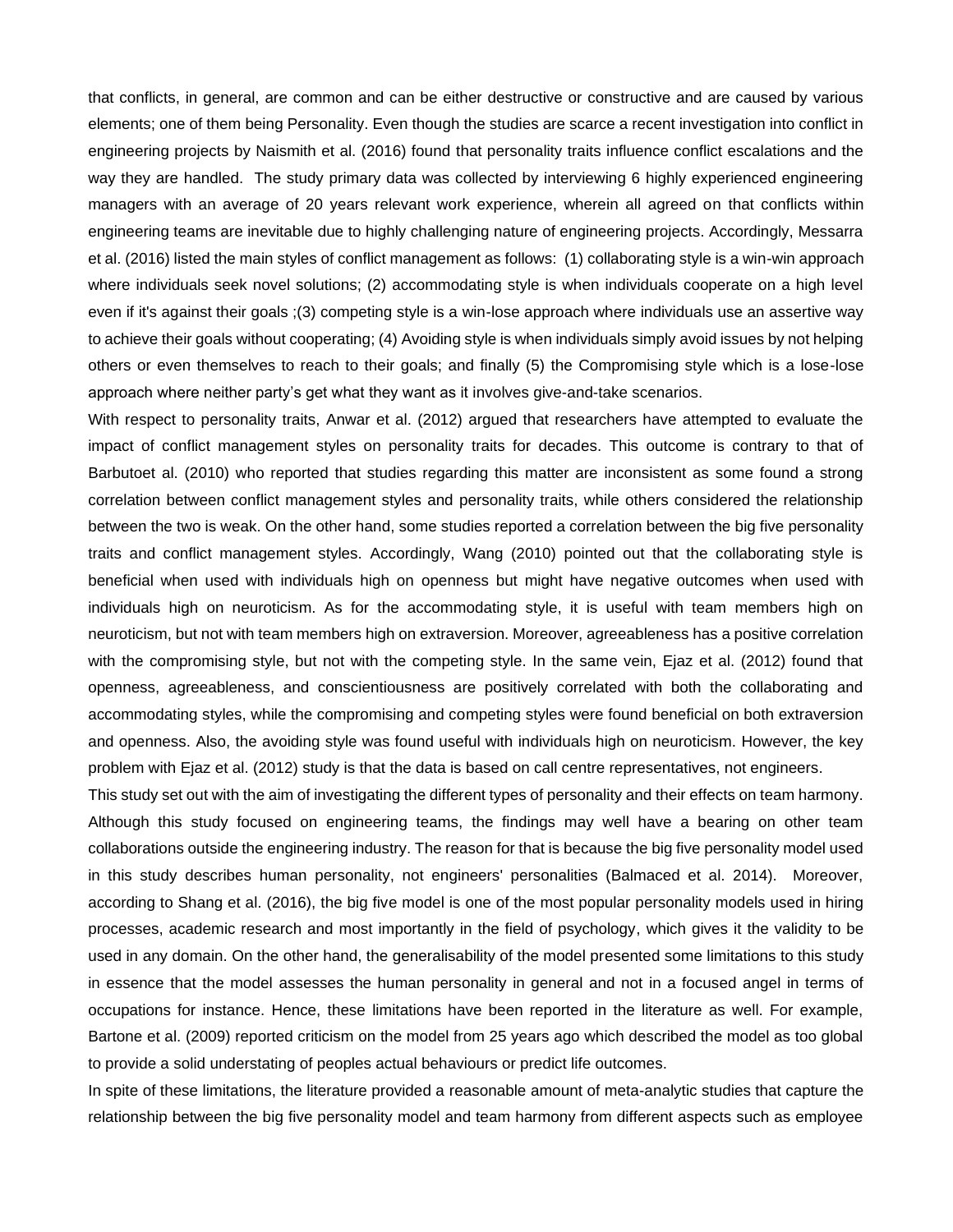engagement, productivity, leadership and conflict. Furthermore, these studies provided a solid understating of the types of personalities that might hinder the harmony across engineering teams. Taken together, the findings suggested that engineers high on openness, conscientiousness, extraversion, and agreeableness create a positive impact on their team (Williamson et al. 2013). These results may be explained by the fact that team members high on these traits are open-minded, hardworking, cooperative, talkative, and outgoing (Balmaceda et al. 2014). On the other hand, team members high on neuroticism create a negative impact due to their emotional instability (Ayub et al. 2017). Accordingly, it is important to bear in mind that the studies provided an idealistic view of the personalities meaning that the advantages and disadvantages of each personality depend on the context of where and when they are applied. For example high on extraversion is seen as an advantage for engineering teams but as presented in Yilmaz et al. (2017) study, the engineering team working on research and development were all low on extraversion so having individuals high on extraversion on the team might hinder the harmony as the team prefer a setting that is quite which will also impact individuals high on extraversion as they might feel unwanted in the team.

This draws back to one of the pillars in maintaining harmony mentioned previously which asserts the importance of understating team personality in order to effectively delegate tasks and form teams. Hence, researchers also listed conflict management as an essential pillar to maintain harmony across teams as conflicts are heavily influenced by personalities. Regarding conflict, studies asserted the importance of choosing the appropriate conflict management style when dealing with personalities (Wang 2010). Overall, the investigation of the existing literature has shown a strong relationship between personalities and team harmony. Although very little was found in the literature on engineering teams' harmony, several studies have shown that certain personalities such as neuroticism could hinder the harmony across engineering teams. However, other personalities like openness and agreeableness could have a positive impact on the overall harmony of the team.

# **2. Research Aims**

The purpose of this study is to explore the relationship between personality traits and team harmony in engineering. Hence, the main aim of this study is to investigate the different types of personalities that hinder the harmony across engineering teams, and the second aim of this study is to investigate how to maintain harmony across engineering teams with diverse personalities.

# **3. Research Method**

The research methodologies commonly used to draw data from reliable sources are broadly categorized under quantitative or qualitative (Murshed and Zhang 2016). There are a number of important differences between quantitative and qualitative methods. For instance, quantitative methods are composed of variables and numbers meaning that they are particularly useful for creating and analyzing statistics (Chatha et al. 2015). Conversely, Guercini (2014) reported that qualitative methods are more useful for identifying and characterizing informant's opinions and views in a natural setting. Moreover, it has been demonstrated that the two methods are mutually exclusive, whereas qualitative methods are used to understand human behaviour; quantitative methods are used to explain it (House 2018). Considering all of the evidence regarding qualitative methods, they were the most reliable and effective approach to meet the study aims mentioned earlier.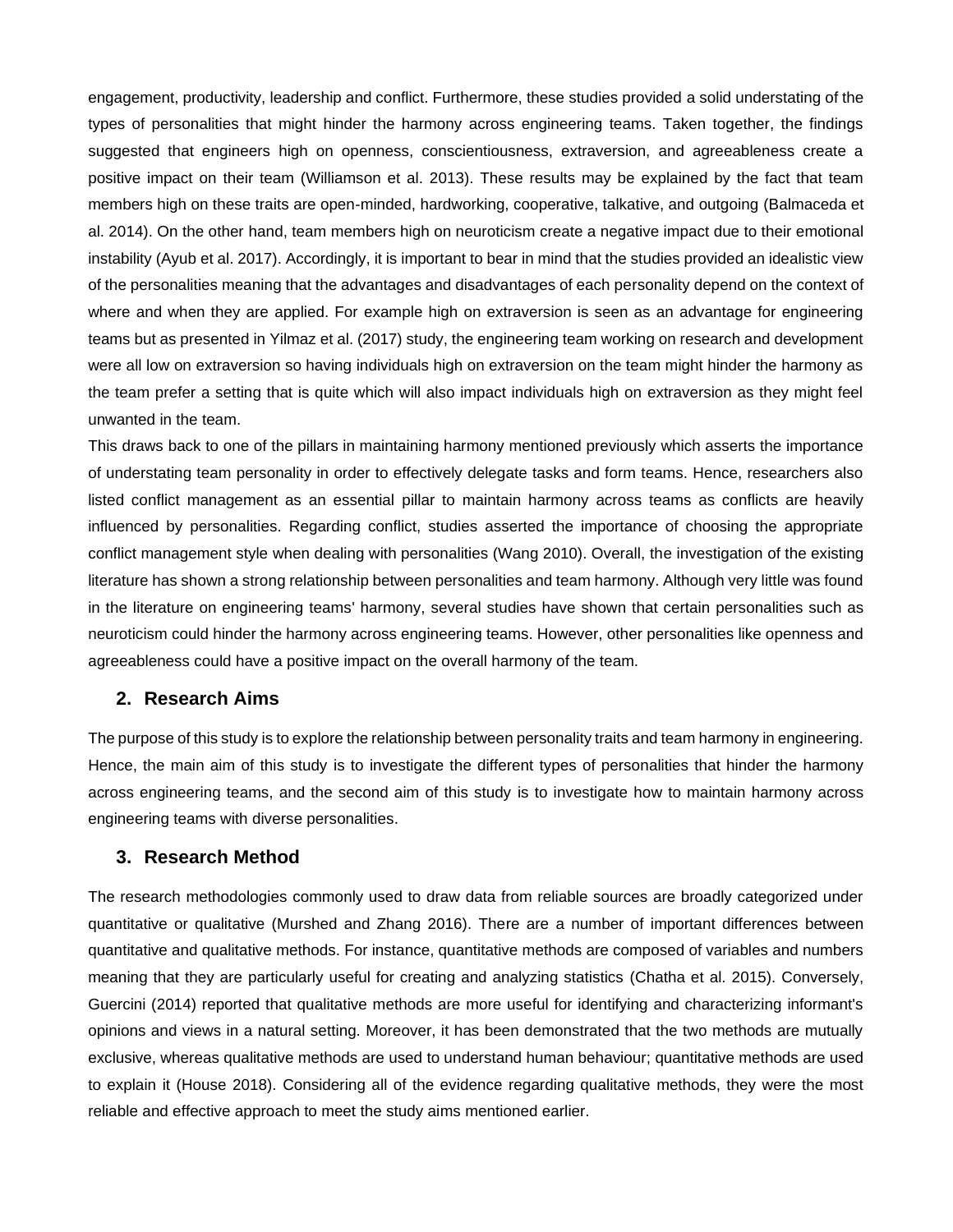# **4. Data collection and Data analysis**

Since people management and personalities are the main focus of this study it is important to choose a methodology that offers a deep understanding of the impact personalities have on team harmony in practice. According to a recent study by Axelrod (2015) on managers with a proven record of exceptional leadership for their team members; reported that adopting a psychological approach that navigates and bolsters each team member personality traits that hold back their performance can help establish and maintain a harmonic team environment. Therefore, it was necessary to choose a methodology that gathers data based on practical experiences and perspectives within the engineering sector. For this study, the data is collected using semistructured interviews with ten participants working within the field of engineering. In addition to an evolutionary psychologist who is specialised in dark personalities and individual differences. The participants labeled as P1 to P10 as shown in Figure 1. All participants have led engineering teams ranging from four to hundred members. Moreover, it can be seen from the data in Figure 1 the participants' years of experience range from eighteen to forty years from multi-national organisations such as BEL Engineering, Nissan, Armstrong, as well as research and academic institutions. Moreover, the participants' line of experience includes engineering education, facilitating engineering teams, engineering management, advanced maintenance, operations management, as well as manufacture engineering. The interviews were recorded upon interviewees consent, and then the data was transcribed into written form, categorized and displayed to showcase the key arguments and information. As noted by Rowley (2012), recordings should be used to extract the important points and any other practical details that might be used in subsequent interviews.



Figure 1: The data used for this study.

# **5. Ethical Considerations**

Since interviews deal with personal and professional information, ensuring appropriate transparency, confidentiality and trust for the participants should be a priority for any researcher. Hence, a great deal of previous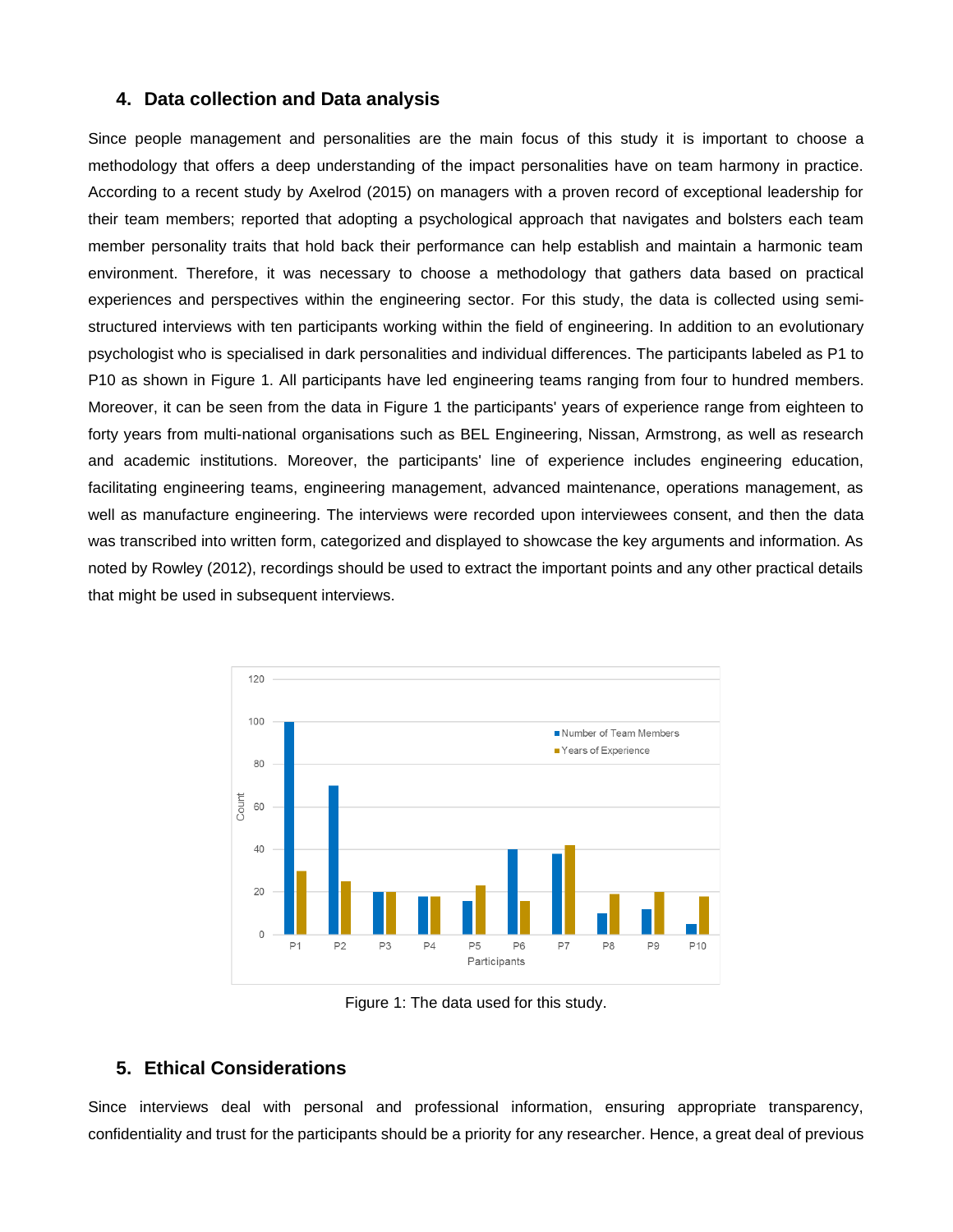research into qualitative research has focused on ethical issues. As noted by Alshenqeeti (2014) interviews are practically a portal into participant's private and professional lives that need a great deal of sensitivity when approached. Therefore, ethical considerations should be implemented at all stages of the interview process. These considerations include mutual agreements on every aspect of the interview in terms of how the data will be used, who have access to it, and how it will be presented. Additionally, Allmark et al. (2009) suggested that the intimate nature of interviews might cause ethical challenges to researchers as some participants may disclose information that is not supposed to be shared. Consequently, all participants of this study were assured confidentiality and anonymity.

# **6. Findings**

# **6.1 Personality traits and team harmony in engineering**

It has been proposed that team harmony is about establishing perfect unity and satisfactory agreements (Chin and Liu 2015). Hence, the first set of questions aimed to explore participants' views regarding team harmony. Interestingly, some participants who work within the same organisation expressed different perspectives. For instance, one interviewee argued that *'working within harmonious environment is the norm rather than the exception'*. Another participant, however, from that same organisation suggested with a laugh implying uncertainty that *'team harmony is something that has never been seen'*. Whilst a minority mentioned that team harmony is elusive, all agreed that it is essential to getting things done and that it needs work all the time. Accordingly, the participants were unanimous in the view that team harmony is everybody in the team working together towards a common set of goals, and therefore team harmony is about ensuring everybody has an understanding what the tasks are and how they are going to achieve them, and how much time they have in the day to achieve them, and most importantly people passing information in an effective and efficient manner. This view is supported by DeFranco and Laplante (2018) who reported that team harmony is determined by the level of synergy and cooperation within a team who have a mutual goal to achieve.

Unquestionably, these views indicate that when information is not passed engineering teams will face clashes and conflicts because people will start getting agitated and confused and as a result will end up going off in a disharmonious direction. Consequently, in all cases, the informants reported that the challenging nature of engineering projects requires a high level of team harmony, asserting on the essential role of good information pass between team members as it is vital for the team to perform their tasks efficiently. Furthermore, the psychologist noted that team harmony is about having a team where there is not too much conflict. However, the psychologist reported that *'there will always be disagreements in teams about how they do things or how to make decisions and that is fine'* and therefore harmony is more about how teams deal with disagreements. For example, Messarra et al (2016) pointed out that some teams resolve disagreements in a quite harmful way, and they put each other down and use criticism. On the other hand, some teams will accept that they have disagreements and will find useful ways in which to resolve them. The six pillars of team harmony in engineering extracted from interviews are as follows: working together towards a common set of goals, task understanding, effective communication, sharing information, less conflict, and effective conflict resolutions.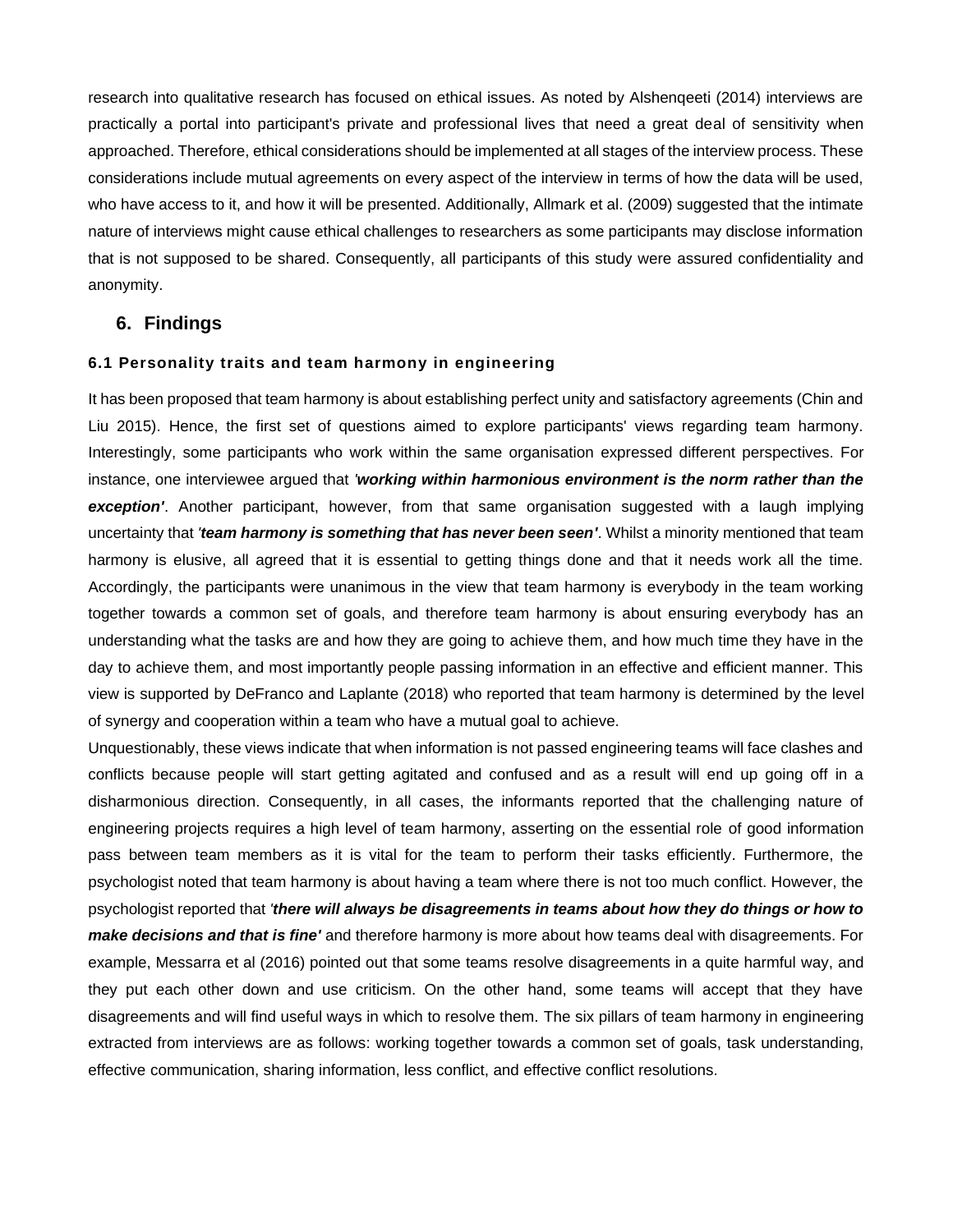#### *6.1.1 The Big Five Model*

The current study found that the Big Five model is a suitable model to assess people in the workplace as it is based on a huge amount of research. According to the psychologist, the theorists who developed the Big Five model measured people on many aspects of personality probably hundreds of possible personality traits and accordingly created the model. Moreover, the psychologist pointed out that team leaders who use the Big Five model to measure their team members can have a fairly good understanding of who they are and it can allow them to predict how they will behave. These results reflect those of a recent study by Esmaeelinezhad and Afrazeh (2018) who also suggested that the Big Five model is one of the most widely used personality models that can strongly predict work behaviours and intentions. However, there were some negative comments about the model in which the psychologist suggested that it doesn't fully capture the dark side of personality. For example, the Big Five model can capture dark personality to some extent in terms of someone being less agreeable and less neurotic and more extrovert but that doesn't really capture true darkness in the sense of sadism and psychopathy. In the same vein, Paulhus (2014) argued that team members with dark personalities fail at getting along with their peers but they succeed in getting ahead and they usually score low on agreeableness and conscientiousness. As mentioned in session 1.1, individuals who score highly on openness to experience bring many benefits to their team in terms of flexibility and originality (Ayub et al. 2017). Moreover, Williamson et al. (2013) suggested that openness to experience is among the most important traits for engineers since engineering projects constantly require the acquisition of new knowledge and developing new solutions. Consequently, the participants, on the whole, demonstrated that engineering is all about ideas, innovation and taking something to the next level and finding that right solution for a particular problem. Additionally, one interviewee said that *'people who are creative and have an artistic flavour are going to have a positive impact on any engineering team as they will bring many good (out of the box) ideas'*. However, the personality trait openness to experience has a different side that is argued to be less beneficial to team harmony. As noted by Balmaceda et al. (2014) individuals who score low on openness to experience are described as cautious, unimaginative, and consistent. Hence, such individuals prefer familiar surroundings and are more likely to pass up on opportunities, and adhere to set routines and schedules (Myszkowski et al. 2015).

Therefore, it can be argued that individuals with low scores of openness to experience might hinder the harmony across engineering teams due to their structured personality. However, the participants were all supportive of such personality. For example, one interviewee argued that if an entire team was made up of people who have only that creative side and not the cautious side, it would probably bring limited value to the team. In essence, that in engineering a balance of those two personality types can bring significant benefits to the team. For example, the creative people feed in the ideas and the cautious people test their validity. As noted by one participant having a team with the same personality traits will hinder the chances of success as everybody will be trying to do the same role and the same things which will potentially affect the harmony across the team. This view is supported by Clark and Polesello (2017) who reported that diversity increases team's competitive advantage over those who lack diversity. Consequently, the informants reported different cases that justify the importance of having a blend of openness to experience within an engineering team.

For instance, one participant suggested that in maintenance, cautious and consistent people are needed to solve and think through certain problems as for creative and curious people they are needed to innovatively fix urgent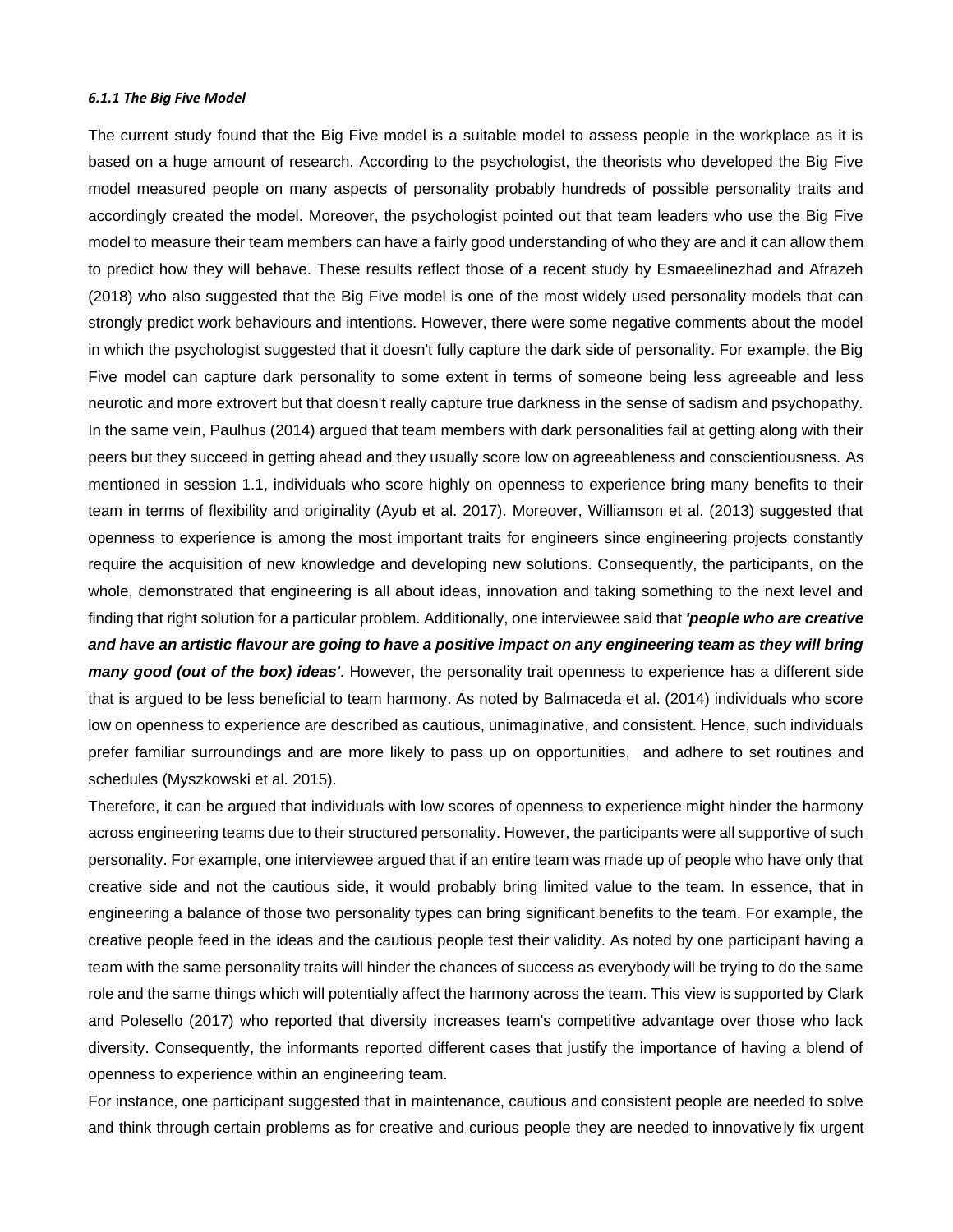problems. In the same vein, an interviewee from a manufacturing organisation suggested that an ideal team of production engineers would be a combination of creative and cautious people wherein the latter will take on the quality assurance role at the end of the chain to make sure that the features and dimensions are of quality and the more creative people can deal with tasks or problems on the shop floor that requires finding solutions. Conversely, one interviewee argued that in the education sector one of the problems engineering schools face is keeping the curriculum up to date which is can be hard to achieve if people are cautious and consistent as they might teach the same thing for years and that will definitely have a negative impact on others who might be developing new programs and looking at what's new in the engineering industry and trying to bring it from the outside world into the curriculum.

Considering all of these views, it seems that both sides of openness to experience can either hinder or maintain the harmony across an engineering team depending on what the engineering team is focused on and how team leaders deal with both sides of the personality. Hence, all participants agreed that neither high nor low in openness to experience does hinder the harmony across an engineering team; in fact, team leaders should coach and nurture their team members who have this personality to bring the best out of them. Consequently, the participants pointed out several explanations for this view. A small number of those interviewed suggested that being cautious, shy and constant usually comes from lack of knowledge, while others suggested that due to the mixture of different traits within people it would be difficult to assign tasks according to everyone's personality thereby team members need to be trained to adapt to all possibilities. Overall, the findings suggest that there can be some clashes between the two sides of the personality, but that is up to the team leader to facilitate that relationship and acknowledge the importance of each side.

There are various different types of engineering, each with very distinct skill sets, but there is no doubt that conscientiousness is central to the entire discipline of engineering (Borges 2013). The participants on the whole demonstrated that any engineering team absolutely needs orderly and hardworking people who can take responsibility and are able to meet the team objectives and deliver clear outputs. Additionally, the participants agreed that engineering can be challenging, unpredictable and sometimes unreliable so not having these traits can negatively impact the team success and ultimately the team harmony. Moreover, all participants agreed that highly conscientious team members help create a harmonies team in the sense that they have attention to detail and that enable them to understand each other working style and personal preferences. However, some participants expressed concerns regarding highly conscientious individuals arguing that sometimes they get too involved in perfectionism and detail. Hence, all agreed that this side of the personality can be a hindrance and very problematic. This result reflects those of Wagner and Causey-Upton (2017) who also reported that perfectionists develop high levels of stress that cause anxiety and mood disorders which make them less favourable by their peers.

Consequently, one participant argued that *'sometimes the job needs to be done and the objectives need to be met and team members who fall in the loop of endless refining can hinder the team harmony especially if the team is up against the time pressure'*. Furthermore, when asked about team members with low scores in conscientiousness who are described as unpunctual, disorganized, impulsive, and unreliable (Agyemang et al 2016). A small number of those interviewed suggested that both team leaders and members should try to cope with their personality and even suggested that sometimes you need to have team members who are impulsive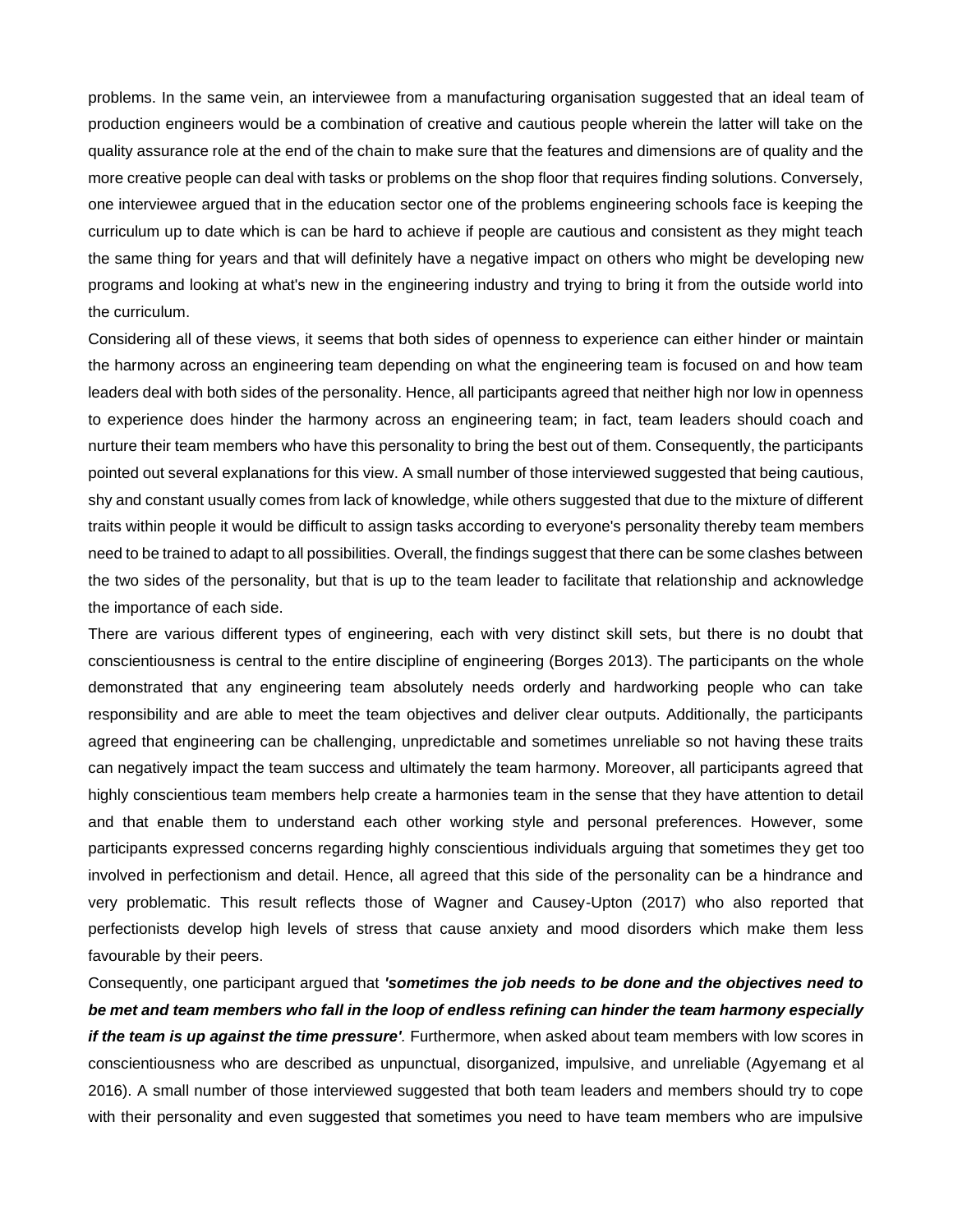that can take risks. Additionally, the same informants reported that everybody has a little element of being disorganized in the sense that when people are under pressure they might become unsystematic, especially when they are bridging more than one role wherein it becomes harder to have full control. On the other hand, the majority of participants argued that one's personality should not be an excuse for being disorganized as someone's work can have a big impact on somebody else's work and being disorganized would absolutely have an impact on the team harmony as it will cause many conflicts. This also accords with Ayub et al (2017) study, which reported a strong relationship between conscientiousness and conflict escalation.

In addition, the participants agreed that team members low in conscientiousness can be a hindrance as they will create tensions all over the place; especially within an engineering setting that has high standards. Moreover, the participants argued that working with unpunctual and disorganized team members can be very frustrating and significantly affect others because things aren't getting done properly. Conversely, one participant suggested that it should not be considered as a hindrance if the team leader or team members did not communicate the team expectations and standards. Furthermore, one participant suggested that anybody who is impulsive and disorganized wouldn't able to fit in an engineering environment as quality is critical, and such environment cannot afford having team members who work on random things and don't follow procedures and critical processes. Taken together, as noted by Williamson et al (2013) there are some aspects from both sides of conscientiousness that can hinder the harmony across an engineering team. For example, in terms of conflict, team members that have low scores in conscientiousness will most probably be unprofessional due to their impulsiveness and unreliability but can be beneficial in urgent situations. As for conscientious team members they are more likely to tackle conflicts, stay focused and support others, but can be problematic when they get too involved in detail that cause frustration to others.

The important role of extraversion in team performance and team harmony is unarguable, as it has been shown to have a positive impact on team performance and engagement especially for roles requiring social interactions (Bhatti et al. 2013). Since extraversion is mostly considered with social relationships having too many or too few in an engineering team can both be inefficient. According to Ayub et al. (2017), a team with a very low or a very high level of extraversion will most properly struggle in terms of harmonies functioning. In order to assess the impact of extraversion on team harmony; the participants were given the different characteristics of highly extraverts as opposed to those who score low in extraversion. Accordingly, one participant argued that highly extraverts thrive for recognition and status and usually seek leadership roles, which is "fine as long as its balanced" the participant stated. This finding was also reported by Arora and Rangnekar (2016) who also found that extraverts actively seek career advancement and attention. However, the participant suggested that some disruptive extraverts can cause disharmony within teams as they have the tendency to become dominant in order to reach their goals even if it causes discomfort to other team members.

These results are in accord with the psychologist views indicating that extraversion is a double-edged sword. In essence that it is a really good personality in the sense that team members who are extroverts tend to be more confident, outgoing, and good at making relationships with others, also they often make good leaders. On the other hand, extraversion can be associated with darker traits meaning that team members who are incredibly extroverts can take all of the attention and people who are more introverts can be overlooked by the team leader. Hence, this finding broadly supports the work of Williamson et al. (2013) who found a strong relationship between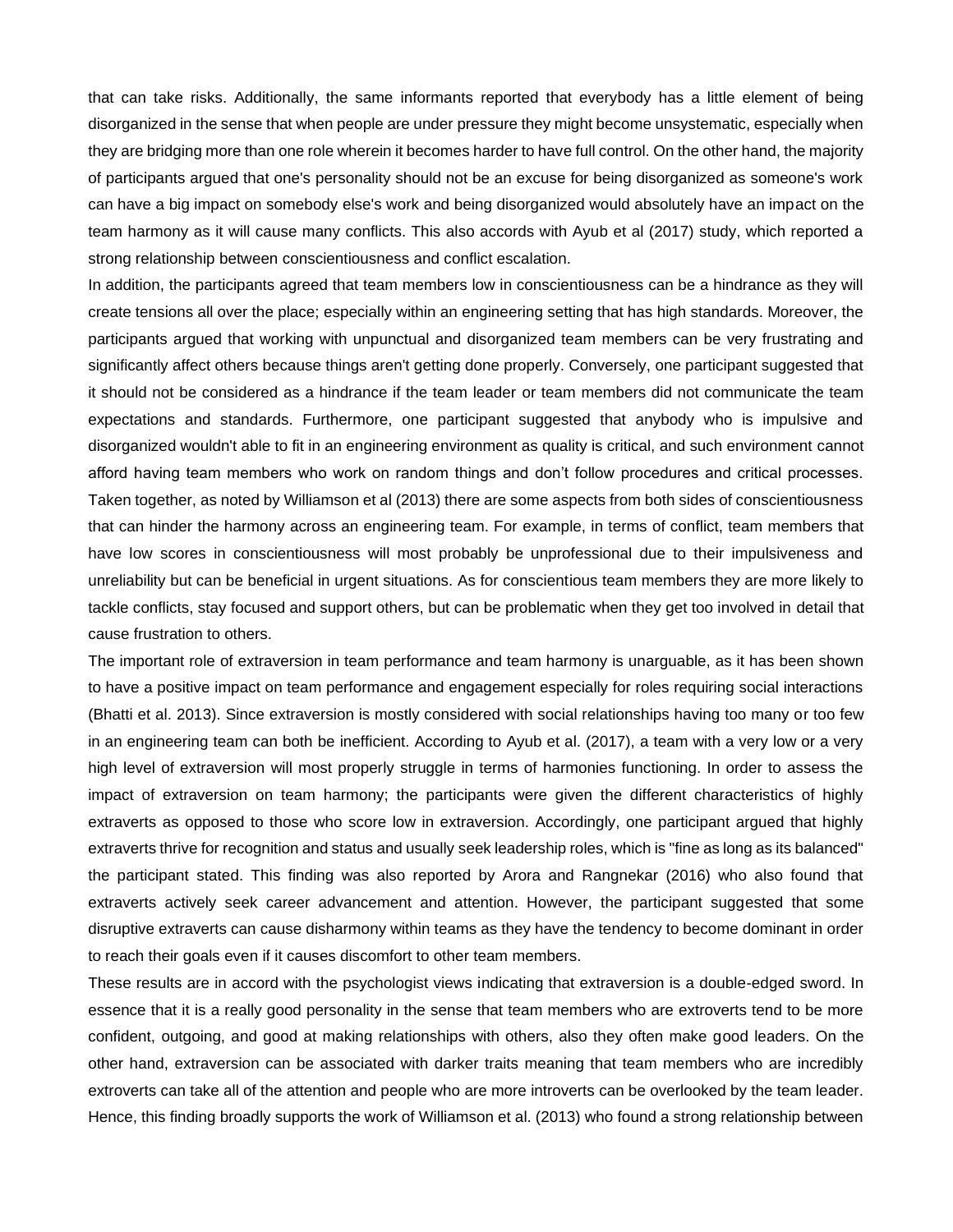extraversion and career satisfaction. The study reported that extraverted engineers have higher levels of career satisfaction as opposed to introverted engineers. A possible explanation for this relationship may be the fact that highly extraverts are known to be talkative, outgoing and confident which results in effective connections and friendships with team members and team leaders. However, some participants felt that being "over the top salesperson" would probably be very annoying to other team members. Moreover, they argued that having highly extraverts in some engineering roles can be a problem as engineers need to keep a clear head while working.

Furthermore, there were some suggestions that highly extraverts can cause transformative discomfort in some situations thereby it is important to keep it in its proper perspective or it will become problematic causing disharmony across the team. As for introverts, the participants were informed that the literature classified them as team members who tend to work more independently and methodically as well as have troubles making and building relationships (Yilmaz et al. 2017). Hence, one could argue that introverts don't hinder the harmony as engineering requires a methodical and focused approach. Also, as mentioned in the literature review, Williamson et al (2013) examined 4876 engineers and found that the majority scored low in extraversion. However, some interviewees argued that engineering is not about one person needing to be focused or needing some quiet time, and at the present time all types of engineering require having a team of people who can brainstorm ideas and find solutions together. In the same vein, one interviewee argued that general engineering can be a noisy and busy place and if someone who is introvert wants to go down that route they should be certain that they are going to be working in a noisy environment with a mixture of lots of different people even if the job is in an office or a factory.

Overall, the participants demonstrated that both extroverts and introverts are not necessarily to cause disharmony and both types can be beneficial in an engineering team. For example, one participant suggested that extraverts can work as sales engineers or engineering managers as for introverts they are ideal for quality assurance that includes reviewing documentation, specifications, and the compliance and traceability certificates, however, the participant reported some negative comments about introverts suggesting that *'They should not be given a role that requires communicating with customers as they probably wouldn't give a good profile of the business'***.** Other participants, however, argued that just because someone is quiet and prefer to work individually doesn't mean they wouldn't be a good sales engineer or a good team leader. Accordingly, all participants agreed that harmony can be achieved when a combination of both sides of the personality is balanced and failing to do so can cause disharmony. In essence that creating a team with only solitary, independent and quiet people would create a dull setting and therefore teams need a mixture that keeps the morale and spirit alive.

Previous research findings into the personality trait agreeableness demonstrated that team members high on agreeableness have a cooperative and productive nature, also identified as sympathetic, kind, and affectionate (Williamson et al. 2013). Moreover, Wolff and Kim (2012) noted that social harmony is very important for highly agreeable individuals as they have the tendency to put aside their interests for other team members. Together, these qualities indicate that highly agreeable team members influence a harmonies team environment. However, the findings of the current study do not support the previous research. Hence, some participants expressed that highly agreeable individuals can hinder team harmony if they are not knowledgeable enough of what they are saying they are going to do. For example, if they are asked to do certain tasks and the tasks build up over time because they agree to do everything, they will get stressed because people will just give them more work, and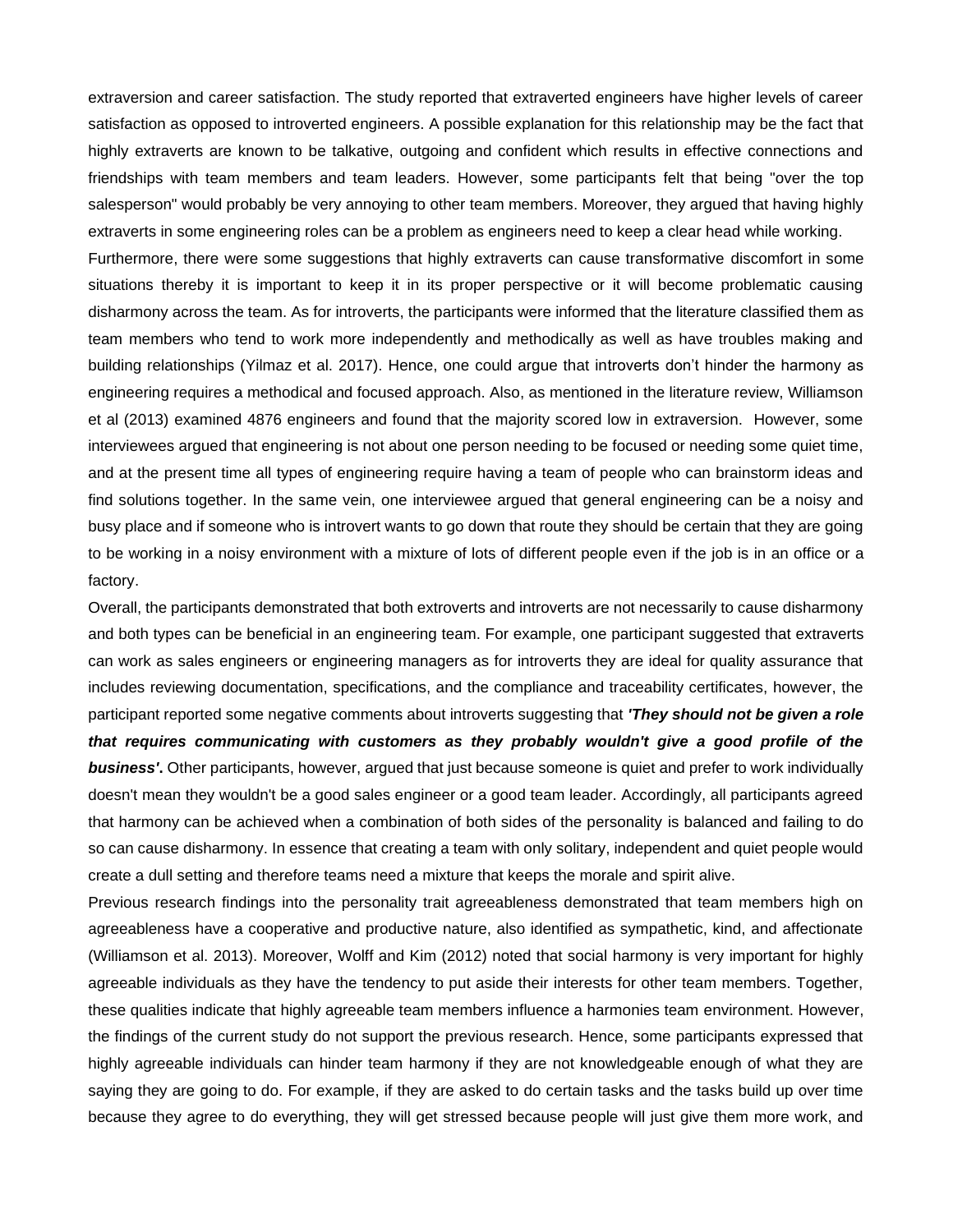that can leave a negative impact on the team as well as the team leader, because eventually the job will not be done or it will not be done correctly thereby, the aim is not going to be achieved, which will add more workload on the team members and that can hinder the harmony across the team.

On the other hand, other participants considered highly agreeable team members as an advantage. These views surfaced mainly in relation to the sympathetic side of highly agreeable individuals. According to Bhatti et al. (2013) individuals that score high on agreeableness are good communicators who can establish and foster healthy relationships with their peers. One participant suggested that being sympathetic is very important for team leaders as they need to be approachable and able to tell if somebody within the team got a problem. In contrast to highly agreeable team members, individuals with low scores of agreeableness are less flexible and can be problematic in a team environment and have the tendency to offend others in arguments and discussions (Ramalu et al. 2011). What is surprising is that low in agreeableness was the psychologist first choice of a personality that mostly hinders the harmony across an engineering team. The reason for this choice according to the psychologist has something to do with individuals with low scores of agreeableness being very rude, suspicious, and insensitive, which, in turn, create conflict which is one of the main reasons that cause disharmony across teams. This finding is consistent with that of Messarra et al. (2016) who reported that conflicts are a very common issue found in teams that are likely to arise between team members because of differences in personalities.

Consequently, a variety of perspectives were expressed regarding individuals with low scores of agreeableness. One interviewee reported that *'although it is not ideal it is only one facet of their personality and does not get in the way of the value they add'*. In the same vein, some interviewees argued that it is a fact of life that teams will have people who are rude and ruthless and even though there are not ideal team leaders should offer them guidance and deal with them rather than just letting them go or passing them after somebody else. These results are in agreement with Williamson's et al. (2013) findings which suggested that managers of engineers should have the knowledge of their team members' personality traits and accordingly assign tasks to them. Conversely, a minority of respondents suggested that team leaders shouldn't employ those people and if they got through the interview and joined the team, the team leader should look into ways to get them out of the team as engineering teams shouldn't have people who are suspicious and insensitive because such traits will just ruin any kind of team harmony. A possible explanation for this might be that the former view reflects those who manage small teams between four to ten people; however, the latter view reflects those who manage bigger teams which consist of fifty to two hundred people as it would be difficult to understand each member's personality.

Furthermore, there were some suggestions that suspicious team members can lead to disharmony because there's that lack of trust and trust is really important in any team setting as team members should establish mutual trust between each other in order to complete tasks and create a supportive working environment. These results are in line with those obtained by Krasman (2014) who found that trust between team leaders and team members is of crucial importance and is critical to creating a harmonies team environment also, team members who trust their team leaders have higher productivity, collaboration and job satisfaction. In summary, for the informants in this study, agreeableness can be a double-edged sword meaning that it can be beneficial when highly agreeable people are knowledgeable and can complete the responsibilities they agreed on. Moreover, being sympathetic, kind and having the willingness to help others are essential traits to maintain team harmony. Additionally, whilst a minority mentioned that people with low scores of agreeableness hinder team harmony an should be dismissed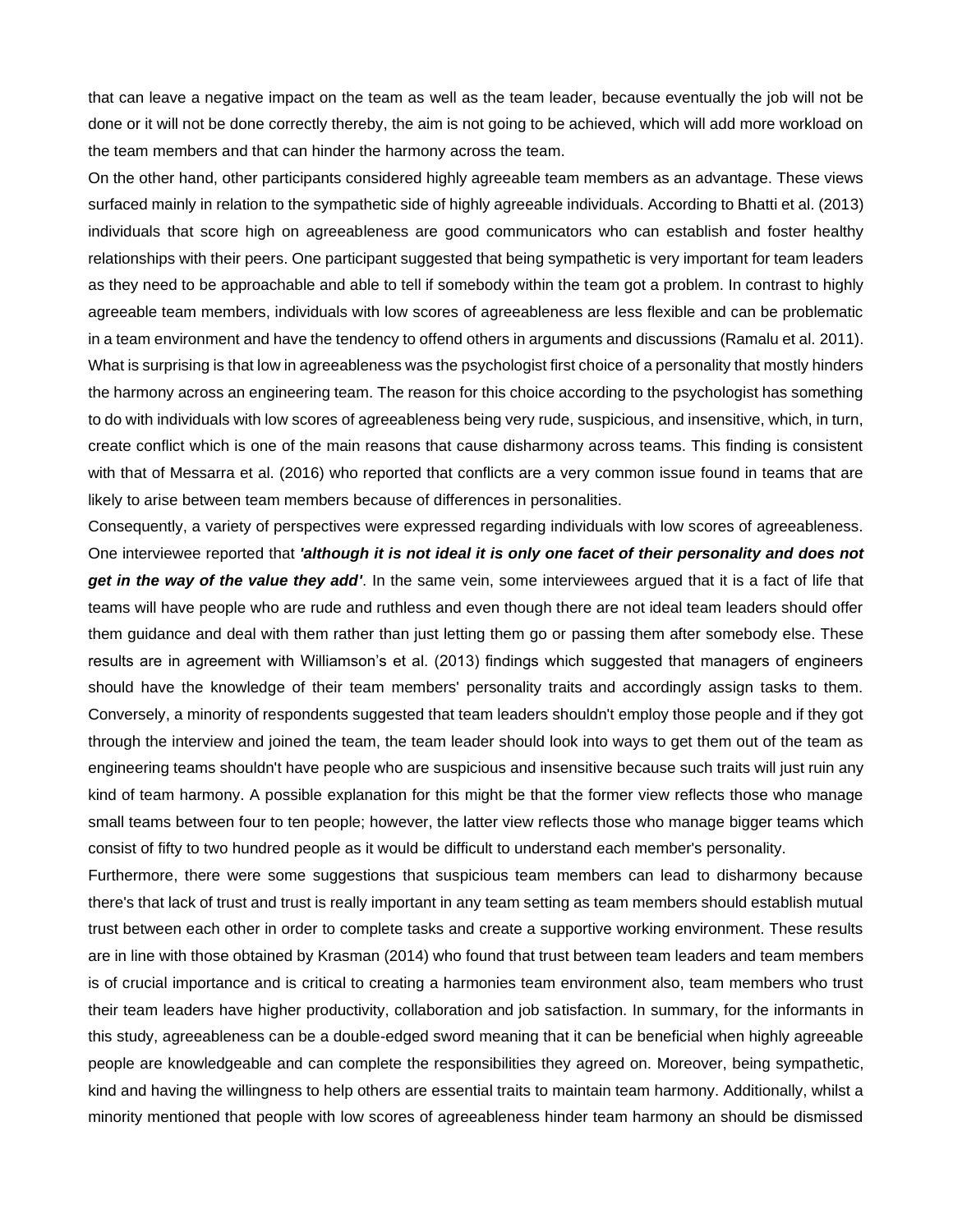from the team, all agreed that it is one facet of their personality and can be monitored by using effective communication, training and guidance and most importantly it should not be considered as a personality that hinders the harmony across an engineering team unless people are extremely rude and suspicious.

Previous studies have demonstrated that neuroticism is a problematic personality as it is associated with negative feelings and reactions such as excessive worry, anxiety, insecurity, and shyness (Farrukh et al. 2017). Like all other all personality traits, neuroticism exists on a spectrum, meaning that people can be highly neurotic, little neurotic or in between. As indicated previously and broadly known engineering is classified as a high pressure challenging occupation so having team members with high levels of neuroticism would probably affect team harmony. The literature also suggested that highly neurotic individuals will most likely struggle and affect team harmony; especially for teams working within engineering sectors like manufacturing and maintenance due to breakdowns and machine faults (Martens and Carvalho 2016). Hence, the collected opinions differed as to whether neuroticism hinders the harmony across engineering teams or not. One participant suggested that *'neuroticism hinders the harmony if it is combined with a dominant personality'* as dominant people have the tendency to make quick decisions without considering others' ideas or solutions when they are under stress and that can cause a lot of conflicts. Similarly, another participant said *that 'highly neurotic team members can be a hindrance when they constantly linger in negative energy and complain when they are under stress'.* 

On the other hand, the majority of participants, as well as the psychologist, agreed that neuroticism is a doubleedged sword. According to the participants having team members with low levels in neuroticism means that they are confident and not afraid to take a few risks which can be very helpful in urgent situations. Moreover, having team members with a bit of neuroticism and anxiety can be useful as they will be more vigilant to detect issues which might be risky or harmful. Additionally, the psychologist suggested that an engineering team with a combination of some people who are high and some people who are low on neuroticism will probably be a quite good team. For example, one participant that works in a manufacturing organization suggested that this combination can be utilized in a logistics team wherein people who are high in neuroticism can do the planning and the team members who are low in neuroticism can do the execution part. Moreover, the participants pointed out that people low in neuroticism have the tendency to help and support highly neurotic team members when they are anxious and stressed out.

A possible explanation for why the majority of participants disagree with the literature in terms of neuroticism being a hindrance is that dismissing people because they are anxious and insecure is neither ethical nor professional especially if they are perfectly good at the job. Moreover, one participant argued that the days of terminating people because their personality clashes with other team members are long gone. Hence, a study by Wolff and Kim (2012) suggested that there is no correlation between neuroticism and networking behaviours. Furthermore, all participants agreed that a good team leader should be able to identify with that personality type and recognize if a team member is nervous or anxious and doesn't want to tackle complex situations. It was also suggested that team harmony depends on how the team leader deals with neurotic people and their capability to bring them slightly out of their shell and make them feel more confident in themselves. In addition to that, the participants demonstrated that a good team would have people who would probably fit into every single category and it is the team leader responsibility to identify what positions each team member fits mostly in.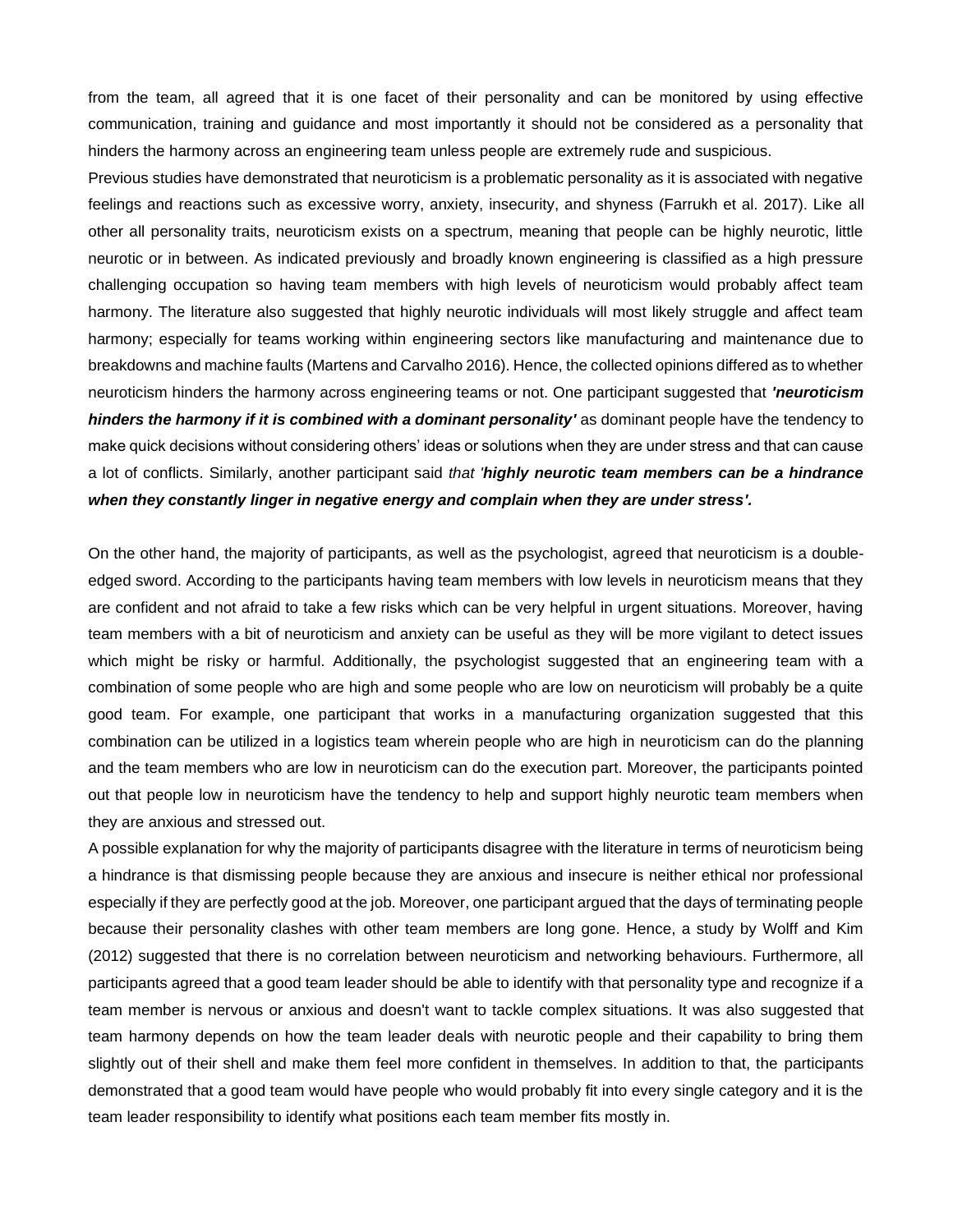In summary, these results show that neuroticism should not be considered as a hindrance because it is a fact of life that everybody has insecurities and it is rare to employ people with perfect personality and skill sets. However, neuroticism can be a hindrance if the engineering team is full of people who are highly neurotic or if the team leader is Incompetent. Moreover, the majority of interviewees agreed that It is not the personality that hinders the harmony it is how people perceive team members who are nervous and anxious as they might perceive them not to be doing their job or strong enough to be part of the team. Therefore, having a solid leadership that offers support and guidance to highly neurotic team members who are nervous, insecure, shy and anxious is very important to maintain team harmony. These results reflect those of Cardon and Bribiescas (2015) who also reported that even though, managing highly neurotic team members can be challenging for team leaders, it is their responsibility to make sure everyone on the team is being as comfortable as possible and most importantly as productive as possible even if it requires treating everyone differently.

# **6.2 Maintain Harmony across an Engineering Team with Diverse Personality**

The second aim of this study is to explore different ways to maintain harmony across an engineering team with diverse personalities. As discussed in the literature review, prior studies that have explored team harmony and personality suggested conflict management and understanding team personalities as essential principles to maintain team harmony. Accordingly, the participants were asked to share their opinions on these principles as well as share other principles that can be employed to maintain a harmonies environment across an engineering team with different personalities. The five principles identified by the participants as well as the pre-defend principles are as follows: understanding team personalities, personality conflict management, balanced teams, equal and fair treatment, and autonomy and ownership.

## *6.2.1 Understanding Team personalities*

With respect to the existing literature, it was found that team harmony depends on many elements but one of the critical elements is the composition of the team members. Harmonious teams are comprised of team members that understand each other personality types (Zhou et al. 2015). However, it is not easy for someone who is not specialized in psychology to recognize personality types and their effects on team harmony. Moreover, Bradley et al. (2013) reported that the understanding of how personality affects team harmony remains underdeveloped. Accordingly, the participants were asked if it is possible to understand team members' personality types. Whilst a minority mentioned that it is difficult and not possible, all agreed that it is feasible and very important. These differences could be attributed to the different number of team members each participant is involved with. For example, participants that work in big engineering organizations suggested the best approach is to have clear policies around how teams operate and how they are valued as well as by conducting team briefs on a quarterly basis where team members are given the opportunity to interact with each other on a personal level and explore their peer's personality.

Regarding the participants who reported that understating team member's personality is possible. They all agreed that due to the small size of their teams they are able to guide their team members according to their personality type. Moreover, one participant argued that team leaders who don't understand the personality traits of their team members are not doing a very good job with their role suggesting that they can easily use personality tests. A serious weakness with this argument, however, is that not everyone has the ability to identify others personality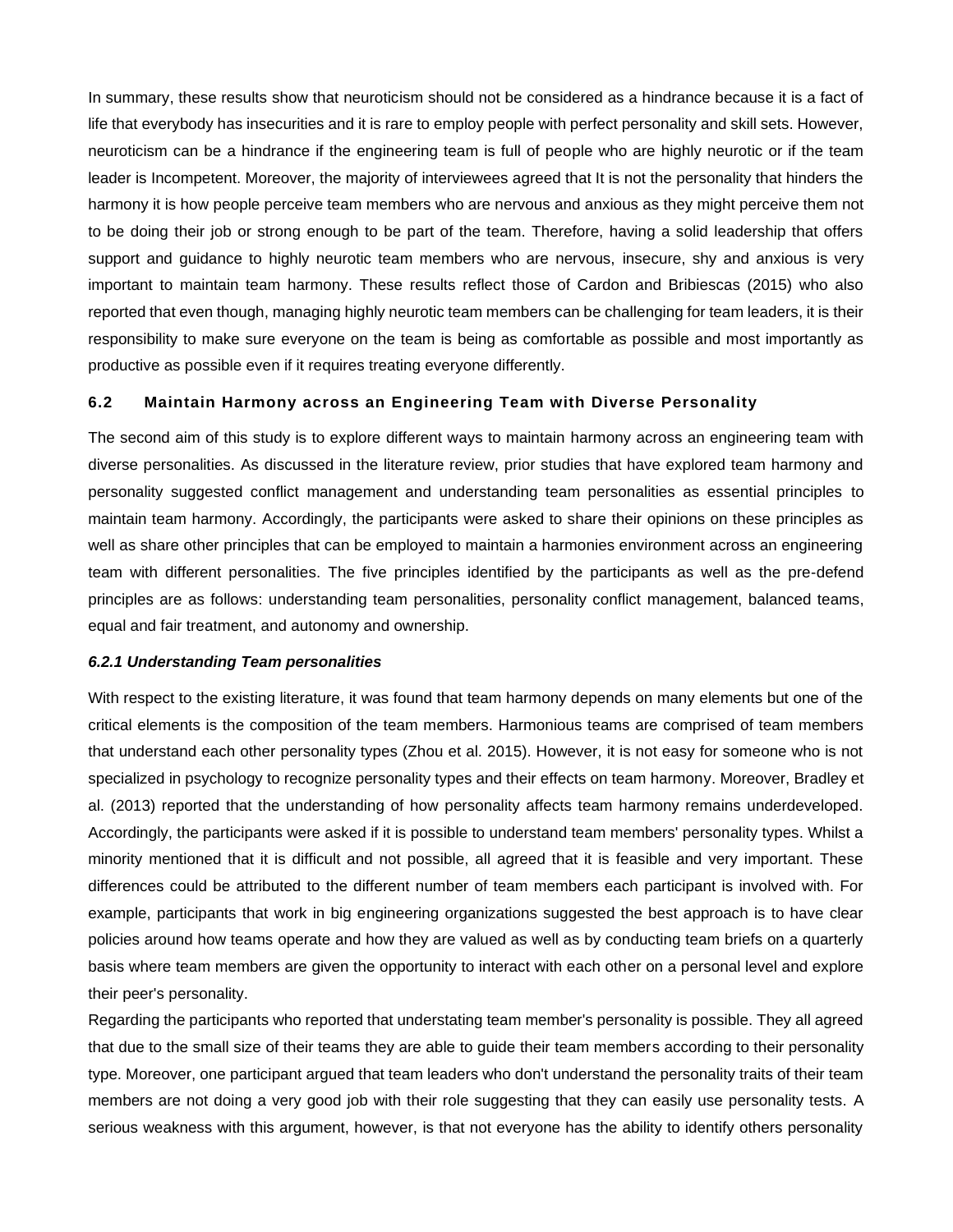types especially if they are not experts in psychology and questioning one's leadership skills based on their ability to identify personality traits is quite unfair. This view also accords with a recent study by Lundgren et al. (2017), which reported that non-psychologists team leaders with few years of experience in team management tend to have a very limited understanding of psychological testing; also forcing team members to take personality traits can make them feel uncomfortable especially after sharing the test results with their team leader and peers. Moreover, it is argued that using personality testing without a clear understanding of personality types and psychology could raise ethical concerns regarding inappropriate use of tests results and confidentiality (Donner et al. 2008).

Commenting on personality tests and understanding people's personality, one of the interviewees said *'I am not an expert in psychology; I am just an engineer who's worked with a lot of people over the last 20 years'.* Accordingly, the majority of participants agreed that understanding everyone personality on the team is not always possible or easy, especially in large teams. However, the informants reported that understanding team member's personality can be achieved when working with them constantly over a period of time and through observation it is possible to understand their personality and how it affects the way they work and communicate. These results reflect those of Clive (2013) who also found that team relationships do not happen instantly or even over a short period of time, they need to be nurtured and time needs to be invested wherein team members are given the time to express themselves in the team. However, it is important to bear in mind that this might not work with large teams. As one interviewee suggested in bigger teams team leaders need to pick that very quickly by communicating with the team members on a holistic base, looking at all angles to gain knowledge on their personality and what is going to work best for them.

Therefore, it can thus be suggested that in order to maintain a harmonies environment for non-psychologists is by acknowledging the importance of personality and communicating that between the team members which can be achieved in the development process and coaching like mentoring and workshops and most importantly from the daily interactions. This view was also echoed by one participant who argued that the starting point for any team leader is to recognize the importance of understanding the personality and what switches people on and what works with people in terms of management style as well as getting everybody else in the team to understand how important personality is for team harmony and how it affects their peers working style. However, it appears that not everyone has the ability to understand someone's personality. According to Li et al. (2016) team leaders with a high level of emotional intelligence are quite good at understanding their team members and they are good at interacting with them and getting the most out of them. But, team leaders who are low on emotional intelligence struggle with that and they might not be very good at reading personality. Hence, that can hinder the harmony as they won't be very good at recognizing the difficulties and conflicts in someone's personality and they might not have the ability to resolve them.

# *6.2.2 Personality Conflict Management*

As was discussed in the literature review, opinions differed as to whether there is a relationship between the big five personality traits and conflict management styles. Anwar et al. (2012) found that researchers have attempted to investigate the correlation between conflict management styles on personality traits for decades. Other researchers, however, who have looked at the same subject, have found that studies are inconsistent, Barbuto et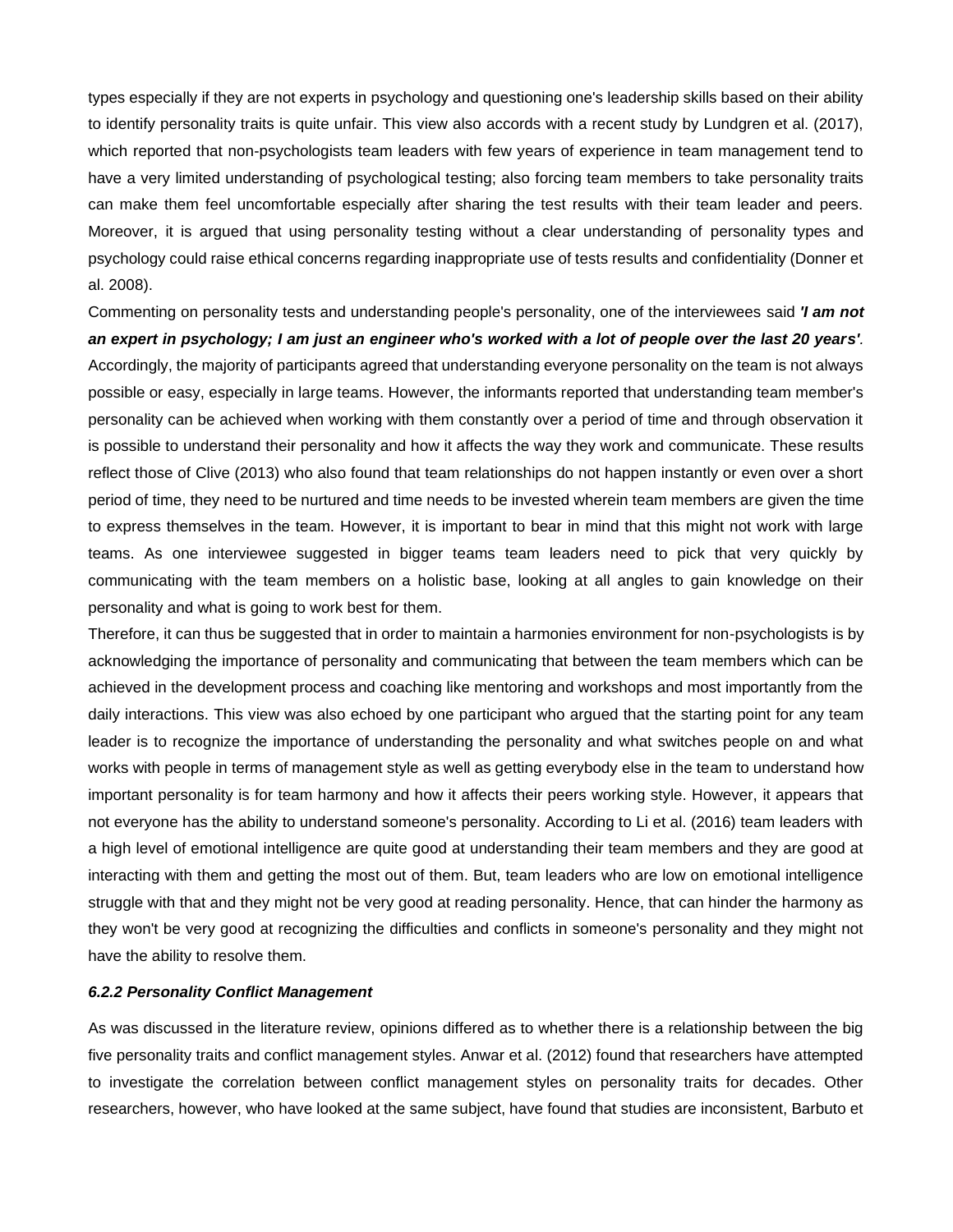al. (2010),for example, reported that some studies reported a strong correlation between the two while others deemed the correlation to be weak. Hence, it could be suggested that the differences between the two views are due to the time gap between the two studies. Commenting on this subject matter, the psychologist argued that they have never seen any particular research linking personality traits with conflict management styles nor there is a specific approach to manage personality conflicts. Accordingly, the psychologist suggested that it is about intuition and emotional intelligence and understanding that what works for one person may not work for another person. For example, the sorts of things an extrovert is going to respond to will be quite different from that of an introvert, in the sense that introverts might not like being the centre of attention in a conflict while an extrovert will probably find that really comfortable.

Furthermore, some of the participants agreed that the best way to resolve personality conflicts is by dealing with them straightaway before they become a bigger problem, rather than letting them go out of control. Also, they all agreed that it is the team leader responsibility to spot any problematic personality traits that might cause conflicts. Moreover, one participant argued that the best way to resolve personality conflicts and understand why a team member behave the way they have is by listening more rather than talking. These views are in agreement with those of Saundry et al. (2015) who suggested that conflict management must become part of the job requirements for team leaders and should be incorporated into the training and development process. Nevertheless, there was some sort of hesitancy and uncertainty among the majority of participants in terms of personality conflicts being a major cause disharmony. This is evident in the strategies the participants suggested as they are all very general and can be used in any type of conflict. Additionally, none of them mentioned any of the conflict management styles discussed in the literature review that were reported by Messarra et al. (2016) in which it was argued that there are five different conflict management styles that can be used with the big five personality traits.

In spite of the uncertainty of the majority of the participants, a minority did suggest that if the team members are high in openness to experience, agreeableness, and extraversion the best possible way to manage the conflict is by to talking quite bluntly with them. But if they are high in neuroticism and low in extraversion the best way is by comforting and supporting them. On the other hand, one participant suggested that when it comes to personality conflicts it is important to be fair across people and treat them with equivalence regardless of their personality type. Overall, these results corroborate the ideas of Ayub et al. (2017), who suggested that conflict resolution depends on how the conflict is perceived by the team leader and the leadership style. In general, therefore, it seems that, the best way to handle personality conflicts is by trying to reason with people and see things from their point of view, give them some options of where they may not be to harmonious and give them some words and options to make it better for themselves and for the rest of the team and sometimes it is just important to plainly tell them what they are doing is kind of upsetting the rest of the team and is affecting the team harmony.

## *6.2.3 Balanced Teams*

Too often, team leaders focus more on the functional aspect of any prospective team member. But building productive and innovative engineering teams is not just about having people with technical skills and experience (Yeager and Nafukho 2012). It is also about building a diverse team where everyone works together cohesively and harmoniously. And the team diversity will depend on the team members' differences and personalities (Weeks et al. 2017). Accordingly, one interviewee argued that the best way to maintain team harmony is by building a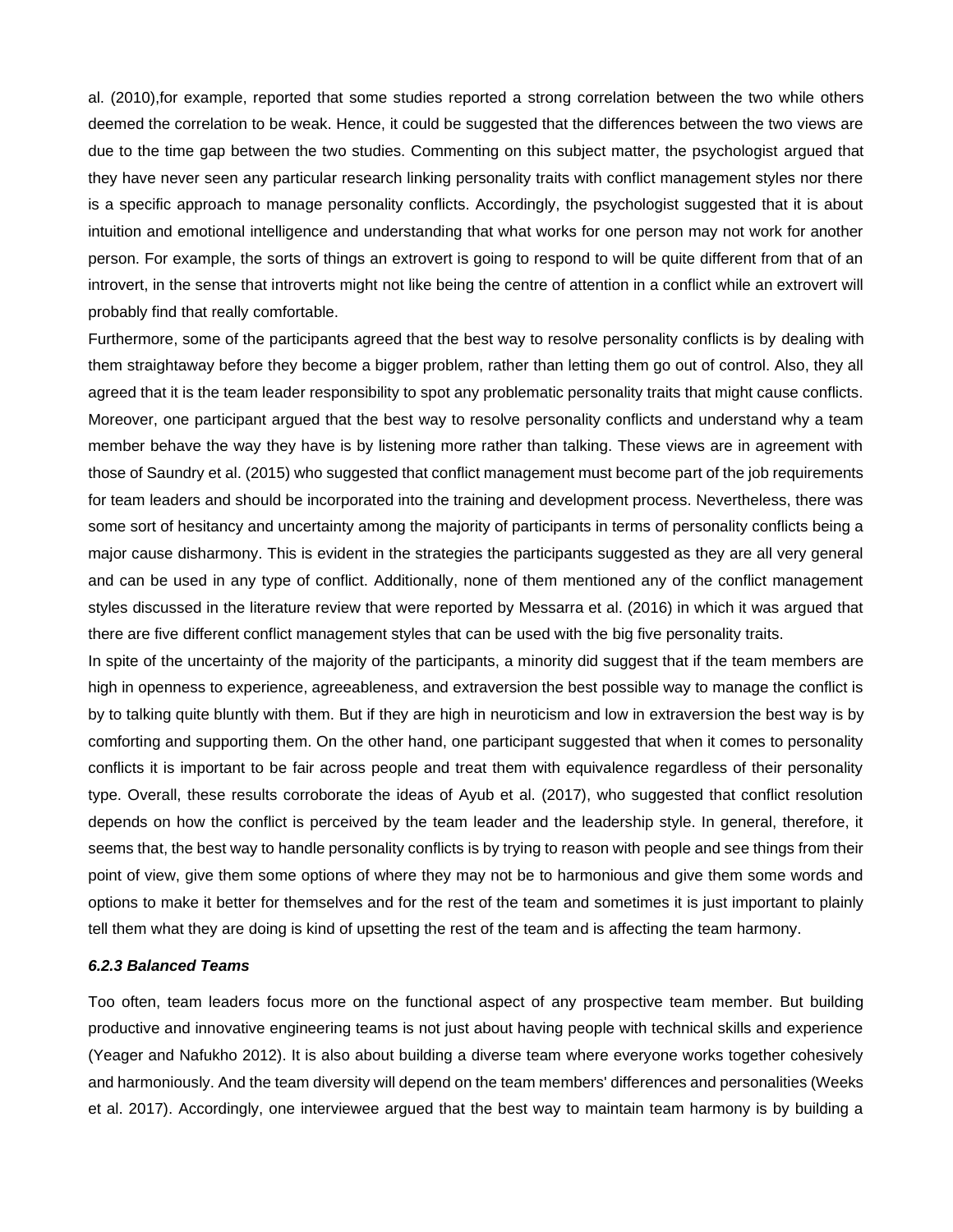team with a mixture of personalities. In the sense that a team won't survive if it has people who are all introverts or people who are all extroverts. Also, it was suggested that the success to any engineering team depends on its diversity and achieving that depends on the team leader making sure that the team is balanced and has a mixture of personalities. Conversely, some participants argued that if everybody is professional then having the same personalities won't hinder the team success or its harmony, and that can be achieved by having a proceduredriven system where people's personality is monitored by the organization rules, policies and deadlines. Therefore, it seems that having a bit of realism is important as building a diverse requires dedication and determination.

In spite of the variety of perspectives towards building a team with a mixture of personalities, there were some suggestions regarding the cons and pros of building an engineering team with different personalities. Accordingly, it was suggested that bringing people high in openness to experience and agreeableness is one great way to maintain a harmonies environment as they will lift everybody else in stressful situations and boost their productivity due to their positive and outgoing personality. For example, one interviewee said: 'we have got this project manager who is quite negative and because of his personality he drags everybody down'. Moreover, A common view amongst interviewees was that engineering teams can have people that are pessimistic, e.g. (high in neuroticism), as long as the teams got somebody that is optimistic, e.g. (high in openness to experience and agreeableness), to balance things out. In other words, if an engineering team has to too much of pessimistic people they will struggle. In the same way, if an engineering team has too many optimists they might overcommit because they will agree to take extra load and that would properly disappoint customers because they might not have a full understanding of the task for being too positive and as result things will go wrong and machines will break down causing delays in delivery.

## *6.2.4 Equal and Fair Treatment*

Another suggested principle to maintain harmony is treating team members equally and fairly by implementing an open and fair reward system for teams which recognize the work of individuals and encourage people to work harmoniously in teams. In addition to getting the teams together on a regular basis and having an open and fair conversation about people's concerns and issues, as well as for sharing information across the group so that no one is left out. It seems possible that these suggestions are due to the participant's organization struggles with the concept of teams because it was observed that there is an existing dichotomy within the organization as of whether people work as a group of individuals or as a team. Accordingly, one participant talked about how team members high on extraversion and openness to experience, climb the corporate ladder faster, and get more recognition than those who are less confident, independent, and quite even though if the latter are more deserving of that promotion and recognition. Furthermore, another participant suggested that *'The harmony within the team is influenced very much by the leader believe of whether everybody can prosper or there could only be one winner***'**. In accordance with the present results, a recent study by Lin et al. (2015) have demonstrated that treating team members with fairness and dealing with everyone based on facts and not personality are two essential requirements for success as a team leader.

# *6.2.5 Autonomy and Ownership*

Some interviewees argued that when an engineering team has a mixture of personalities, the best way to maintain team harmony is by making the team environment as flexible as possible so that everyone can have the opportunity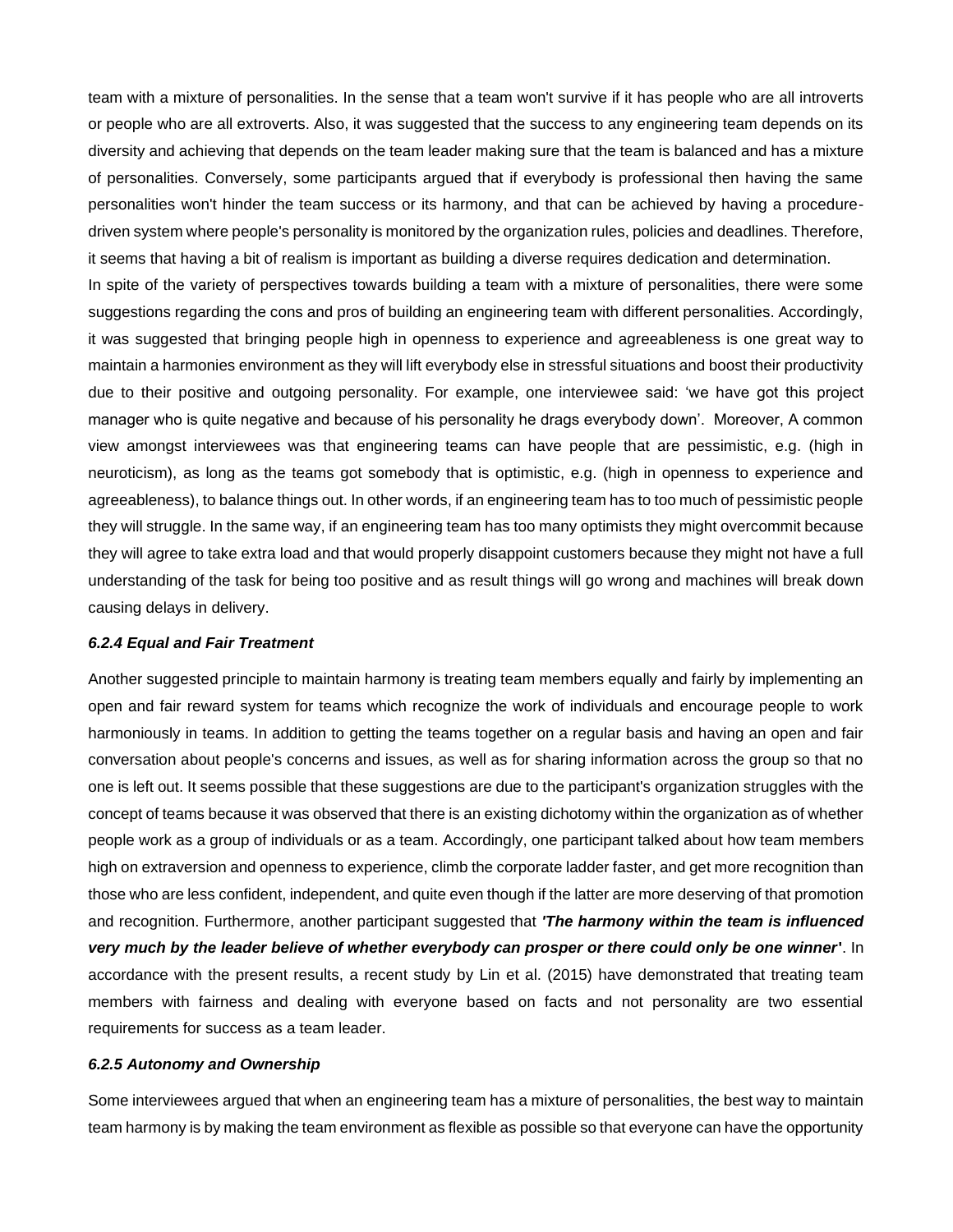to express their personality in the way they see fit and make them feel comfortable. Moreover, one participant suggested that not doing so will make people bored and they won't have as much determination, and most importantly they won't bring their own personality to their work whether it is a new and creative idea from the engineers who are high in openness to experience, or a solid and structured idea from the engineers who are high in conscientiousness. These views are consistent with those of Williamson et al. (2013) who found that engineers compared to other professions are more: introverted, flexible and visionary in their working style and therefore they need to be offered a flexible environment which accommodates their diverse traits to optimize their contributions. Additionally, few participants suggested that the best way to maintain a harmonious environment is by not having strict rules of how things should be done and letting the team members take ownership of their projects to allow them bring out the best of their personality and reflect it back on their projects and work. Although spreading this energy and allowing that kind of flexibility and autonomy to explore all the options is inspiring and is entirely needed, it is difficult and not entirely possible for all teams because engineering projects never goes straight forwardly as problems always arise and especially that there are usually constraints in place such as budgets and time.

# **7. Conclusion**

The purpose of this study was to determine personality types that would hinder the harmony across an engineering team. The second aim of this study was to investigate practical principles to maintain harmony across an engineering team with diverse personalities. This study has identified the meaning of team harmony in engineering from the perspective of the literature in which it was argued it is about respecting and understanding others in their differences. On the other hand, this study found that it is mainly about team members working together towards a common set of goals, effective communication and sharing of information, as well as effective conflict resolution. The most major finding to emerge from this study is that some of the personalities that are considered a hindrance in a team environment are not necessarily problematic or a hindrance in an engineering team. For example, in the literature, highly neurotic team members are considered as a hindrance due to their association with excessive worrying and anxiety. However, this study found that engineers with these traits are important for team harmony as they are more vigilant to detect issues that might be risky or harmful and they are very beneficial for planning as they take extra attention of important details.

Furthermore, this study found that engineers who score low in openness to experience are also beneficial to team harmony as they take their time to solve and think through a problem and are ideal for quality assurance as opposed to the literature in which they are considered a hindrance in engineering teams due to their cautious, unimaginative, and consistent nature. As for highly conscientiousness engineers, the literature argued that are vital for engineering teams due to being hardworking and orderly. However, the results of this study show that they can be a hindrance if they are too involved in perfectionism and detail. This study has also shown that extraversion is associated with darker traits meaning that engineers who are incredibly extroverts can be dominant and take all of the attention and thus people who are more introverts can be overlooked by the team leader which can cause disharmony. Finally, this study shows that even though highly agreeable individuals are considered key for team harmony due to their cooperative, sympathetic, and kind nature, in reality, they can be a hindrance as they have the tendency to agree to do everything even if they are not knowledgeable or capable enough. On the whole, this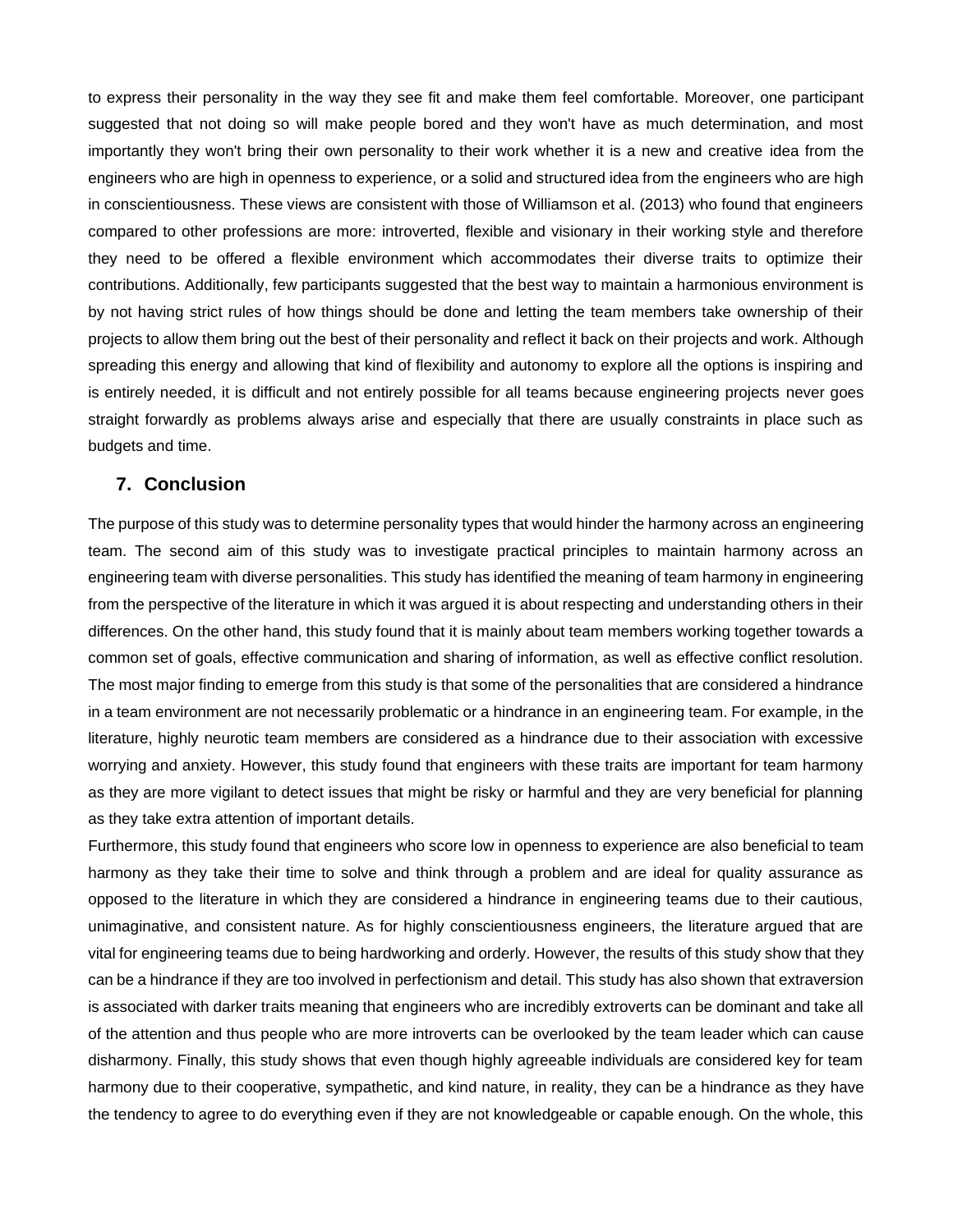study strengthens the idea that team leaders should not rely on appearances to make judgments as there is more to every personality than simply what it looks like.

This is also evident in the principles identified in the literature to maintain team harmony across engineering teams with diverse personalities. Hence, this study found that understanding team members' personality is difficult and not always possible especially in large engineering teams and more precisely that not everyone is specialised in psychology to be able to identify personality types. Also, the study found that there are no set formulas to deal with conflict based on personality type. Notwithstanding these findings, the study offers valuable insights into how to maintain harmony across engineering teams with diverse personalities. Overall, this study critically examined the existing literature and built arguments based on its primary data that was collected through semi-structured interviews with experienced engineers as well as an experienced psychologist who validated the study.

# **8. Opportunities for Future work**

A further study can assess team members' views in terms of what personality types can hinder engineering team harmony and what principles can be deployed to maintain team harmony. Finally, a recurrent theme in the interviews was a sense amongst interviewees that both individuals "Cultures" and "Values and beliefs" influence their personalities and team harmony, but to maintain the essence of this study those elements were not investigated. Therefore, in the future it would be very interesting to examine their impact on engineering teams' harmony and their relationship with personalities.

# **Acknowledgement**

The authors would like to thank University of Sunderland and Northumbria University to provide their support for this research work.

# **Appendix 1**

Interview questions used for this study:

- Define team harmony?
- How do you achieve team harmony?
- What hinders the harmony across engineering teams?
- A lot of information circulates in engineering projects, but some people tend to hold information as a form of power. do you think withholding information is influenced by one's personality?
- Do you engineers who strive for leadership and like to be on top can somehow hinder the harmony across an engineering team?
- If you were asked to form an engineering team, what would be the ideal personalities to have in the team?
- As an engineering manager, do you try to understand your team members personalities and accordingly delegate tasks to them and is that feasible do?
- While leading a large number of engineers were you able to understand each engineer personality?
- Is sharing information with your team members influenced by your personality or because it is expected of you as their manager?
- In the literature, personality traits influence conflicts escalations and how they are handled, do you use a conflict management style when dealing with different personalities?
- What types of personality hinder harmony across an engineering team?
- Engineering is complex and challenging. Do you believe engineers who are introverts hinders team harmony as they might get easily stressed?
- Have you ever encountered engineers with certain personalities that helped you develop professionally and personally?
- Can you give me an example of an incident where the engineer personality had a negative influence on team harmony?
- When you encounter a conflict do you tend to use a conflict management style according to the personality?
- For someone with an engineering background is it possible for you to understand each one of them in terms of their personality?
- Engineers high on agreeableness tend to agree with everyone and on everything. Do you think that is a good personality for an engineering team does it like have a good influence on the team harmony or hinders the team harmony?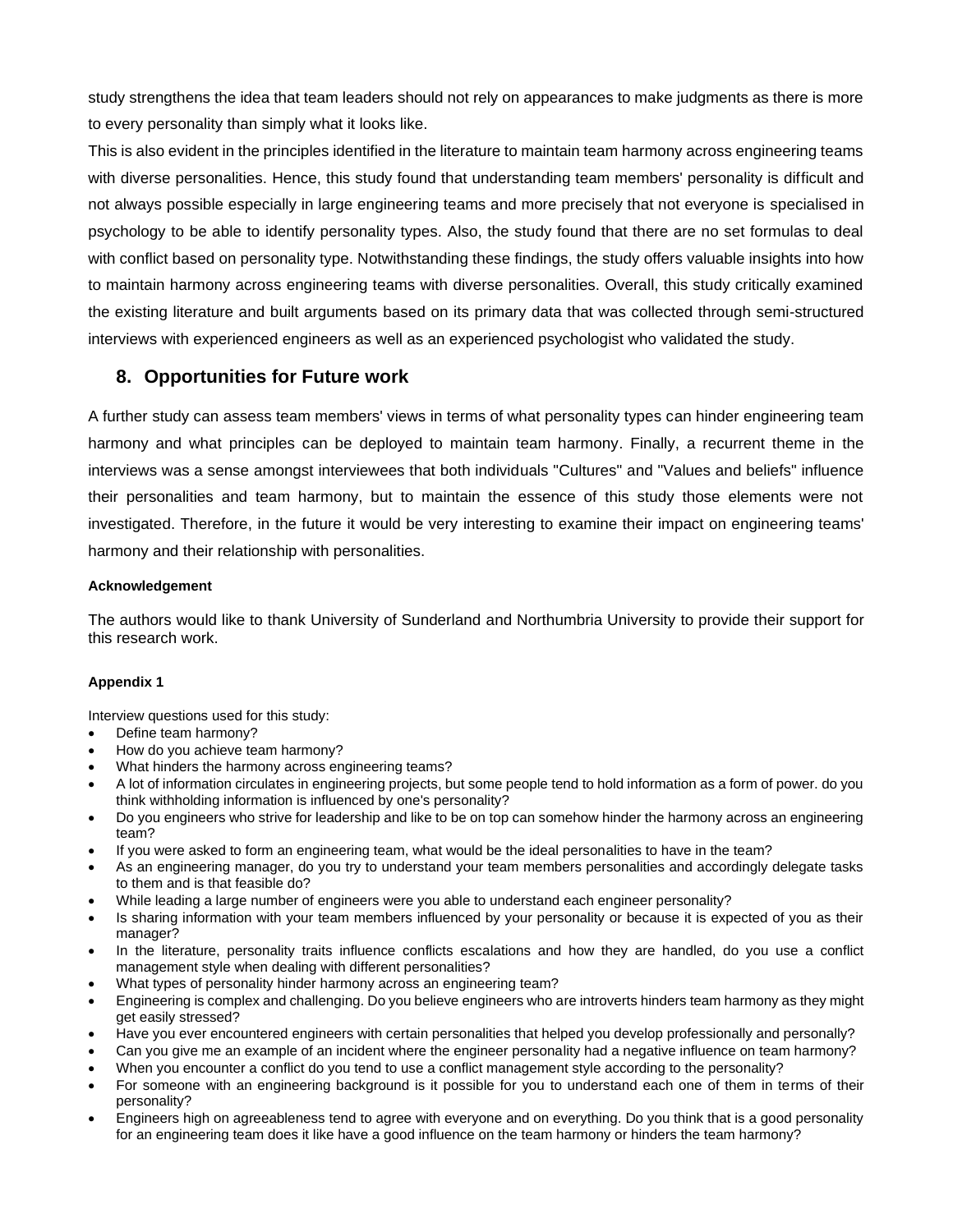- Engineers high on openness to experience tend to be fixable, curious, creative and open-minded. How do think they impact an engineering team harmony?
- Highly consciousness engineers are known to be hard-working, orderly and responsible. On the other hand, engineers who score low on consciousness are the opposite. In both cases how does consciousness impact an engineering team harmony?
- Engineers who score highly on extraversion tend to be energetic, talkative and assertive. How do you they impact team harmony in your opinion?
- Do you believe highly extroverted *engineers hinder the harmony across engineering teams due to their* talkative and outgoing nature because in the literature it is argued that engineers need a quiet environment to operate?
- Are you able to understand each person's personality when you work with them? Is that feasible to do to understand their personalities.
- What types of personality do you think hinder the harmony across engineering teams?
- What do you think of engineers who are flexible, curious, creative and open-minded as opposed to engineers who are consistent and unimaginative?
- Tell me about your experiences in the field of engineering and the number of engineers you managed within a team?
- Do you believe engineers who are disorganized, impulsive and unreliable hinder the harmony across the team?
- How is team harmony affected by cooperative, sympathetic, kind and efficient engineers and how it is affected by rude, cold and insensitive engineers?
- How do you feel about engineers who are independent, quiet and solitary?
- In an engineering team having a balanced mixture of personalities is good to maintain a harmonious team but having an extreme can hinder that harmony like having people who are just outgoing, energetic and talkative. How do you feel about that?
- Since engineering projects involve a lot of pressure and challenges. How do you feel about having nervous, insecure and sensitive engineers who tend to get anxious when under pressure in your team?
- Can you think of an example of engineering practice that personality might affect it negatively?

#### **References**

Ayşegül Ergüna, Muhammed Doğukan Balçın, (2017) "Turkish adaptation of questionnaire on attitudes towards engineers and scientists", *Journal of Elementary Education*, September 2017, Volume 10, Issue 1, 103-113, DOI: 10.26822/iejee.2017131891.

Ákos Uhrin, Sebastian Bruque-Cámara, José Moyano-Fuentes, (2017) "Lean production, workforce development and operational performance", *Management Decision*, Vol. 55 Issue: 1, pp.103-118[, https://doi.org/10.1108/MD-05-2016-0281](https://doi.org/10.1108/MD-05-2016-0281)

Bret H. Bradley, Anthony C. Klotz, Bennett E. Postlethwaite, Kenneth G. Brown (2013) " Ready to Rumble: How Team Personality Composition and Task Conflict Interact to Improve Performance", *Irish Journal of Applied Psychology*, 2013, Vol. 98, No. 2, 385–392, DOI: 10.1037/a0029845

Chieh-Peng Lin, Chu-Chun Wang, Shih-Chih Chen, Jui-Yu Chen, (2018) "Modeling leadership and team performance: The mediation of collective efficacy and the moderation of team justice", *Personnel Review*, https://doi.org/10.1108/PR-10-2017-0313

Chieh-Peng Lin, Sheng-Wuu Joe, Shih-Chih Chen, Huei-Jyuan Wang, (2015) "Better to be flexible than to have flunked: The mediating role of service flexibility and its determinants for team performance", *Journal of Service Management*, Vol. 26 Issue: 5, pp.823-843, https://doi.org/10.1108/ JOSM-08-2014-0201

Dmitriy Nesterkin, Tobin Porterfield, (2016) "Conflict management and performance of information technology development teams", *Team Performance Management*, Vol. 22 Issue: 5/6, pp.242-256,<https://doi.org/10.1108/TPM-05-2016-0018>

Delroy L. Paulhus, (2014) "Toward a Taxonomy of Dark Personalities", *Current Directions in Psychological Science*, Vol. 23(6) 421–426, DOI: 10.1177/0963721414547737

Ephrem Sinesilassie, Syed Zafar Shahid Tabish, Kumar Neeraj Jha, (2017) "Critical factors affecting schedule performance: A case of Ethiopian public construction projects – engineers' perspective", *Engineering, Construction and Architectural Management*, Vol. 24 Issue: 5, pp.757-773[, https://doi.org/10.1108/ECAM-03-2016-0062](https://doi.org/10.1108/ECAM-03-2016-0062)

Franklin Gyamfi Agyemang, Michael Dzigbordi Dzandu, Henry Boateng, (2016) "Knowledge sharing among teachers: the role of the Big Five Personality traits", *VINE Journal of Information and Knowledge Management Systems*, Vol. 46 Issue: 1, pp.64-84,<https://doi.org/10.1108/> VJIKMS-12-2014-0066

Feisal Murshed, Yinlong Zhang, (2016) "Thinking orientation and preference for research methodology", *Journal of Consumer Marketing*, Vol. 33 Issue: 6, pp.437-446, https://doi.org/10.1108/JCM-01-2016-1694

Hamza Alshenqeeti, (2014) "Interviewing as a Data Collection Method: A Critical Review"*, English Linguistics Research*, Vol. 3, No. 1; 2014, https:// [doi:10.5430/elr.v3n1p39](https://doi.org/10.1108/01409171211210154)

Hyland Clive, (2013) "Building thinking, feeling and knowing teams", *Industrial and Commercial Training*, Vol. 45 Issue: 6, pp.359-361, https://doi.org/10.1108/ICT-03-2013-0019

Henriette Lundgren, Brigitte Kroon, Rob F. Poell, (2017) "Personality testing and workplace training: Exploring stakeholders, products and purpose in Western Europe", *European Journal of Training and Development*, Vol. 41 Issue: 3, pp.198-221, [https://doi.org/10.1108/EJTD-03-](https://doi.org/10.1108/EJTD-03-2016-0015) [2016-0015](https://doi.org/10.1108/EJTD-03-2016-0015)

Hans‐Georg Wolff, Sowon Kim, (2012) "The relationship between networking behaviors and the Big Five personality dimensions", *Career Development International*, Vol. 17 Issue: 1, pp.43-66, https:// doi.org/10.1108/13620431211201328

Jo Ann E. Brown, (2008) "Gender and diversity research in the Southern Management Association", *Equal Opportunities International*, Vol. 27 Issue: 6, pp.566-572, https://doi.org/10.1108/02610150810897318

Joanna F. DeFranco, Phillip Laplante, (2018) "A software engineering team research mapping study", *Team Performance Management: An International Journal*, Vol. 24 Issue: 3/4, pp.203-248,<https://doi.org/10.1108/TPM-08-2017-0040>

John H. Bradley, Frederic J. Hebert, (1997) "The effect of personality type on team performance", *Journal of Management Development*, Vol. 16 Issue: 5, pp.337-353[, https://doi.org/10.1108/02621719710174525](https://doi.org/10.1108/02621719710174525)

Juliane House, (2018) "Authentic vs elicited data and qualitative vs quantitative research methods in pragmatics: Overcoming two nonfruitful dichotomies"*, System,* 75 (2018) 4-12<https://doi.org/10.1016/j.system.2018.03.014>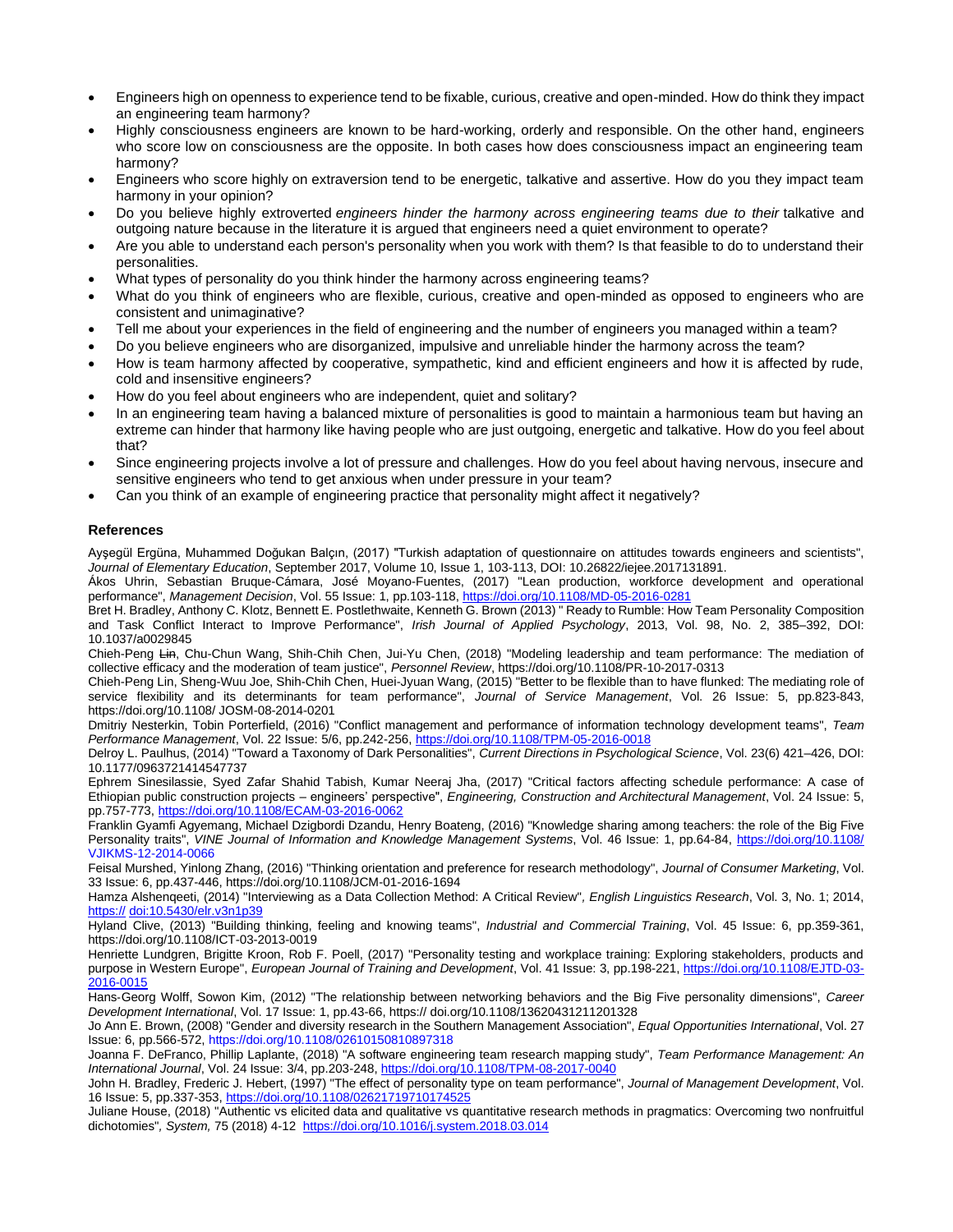Joe Krasman, (2014) "Do my staff trust me?: The influence of organizational structure on subordinate perceptions of supervisor trustworthiness", *Leadership & Organization Development Journal*, Vol. 35 Issue: 5, pp.470-488[, https://doi.org/10.1108/LODJ-11-2012-0152](https://doi.org/10.1108/LODJ-11-2012-0152) James L. Huff, Carla B. Zoltowski, William C.Oakes, (2016) "Preparing Engineers for the Workplace through Service Learning: Perceptions of EPICS Alumni", *Journal of Engineering Education*, January 2016, Vol. 105, No. 1, pp. 43–69, https://doi.org/10.1002/jee.20107

Jose Maria Balmaceda, Silvia Schiaffino, Daniela Godoy, (2014) "How do personality traits affect communication among users in online social networks?", *Online Information Review*, Vol. 38 Issue: 1, pp.136-153, https://doi.org/10.1108/ OIR-06-2012-0104

Jeremy Michael Clark, Daiane Polesello, (2017) "Emotional and cultural intelligence in diverse workplaces: getting out of the box", *Industrial and Commercial Training*, Vol. 49 Issue: 7/8, pp.337-349[, https://doi.org/10.1108/ICT-06-2017-0040](https://doi.org/10.1108/ICT-06-2017-0040)

Jeanine M. Williamson, John W. Lounsbury, Lee D. Han, (2013) " Key personality traits of engineers for innovation and technology development", *J. Eng. Technol. Manage*. 30 (2013) 157–168[, http://dx.doi.org/10.1016/j.jengtecman.2013.01.003](http://dx.doi.org/10.1016/j.jengtecman.2013.01.003)

Jennifer Rowley, (2012) "Conducting research interviews"*, Management Research Review*, Vol. 35 Issue: 3/4, pp.260-271, <https://doi.org/10.1108/01409171211210154>

K .A Chatha, I Butt, Adeel Tariq, (2015) "Research methodologies and publication trends in manufacturing strategy: A content analysis based literature review", *International Journal of Operations & Production Management*, Vol. 35 Issue: 4, pp.487-546[, https://doi.org/10.1108/IJOPM-](https://doi.org/10.1108/IJOPM-07-2012-0285)07-2012-028

Kuo-Chung Shang, Ching-Cheng Chao, Taih-Cherng Lirn, (2016) "The application of personality traits model on the freight forwarding service industry", *Maritime Business Review*, Vol. 1 Issue: 3, pp.231-252, https://doi.org/10.1108/MABR-09-2016-0021

Katherine L. Yeager, Fredrick M. Nafukho, (2012) "Developing diverse teams to improve performance in the organizational setting", European Journal of Training and Development, Vol. 36 Issue: 4, pp.388-408, https://doi.org/10.1108/03090591211220320

Kaitlin Litchfield, Amy Javernick-Will, (2015) " ''IAman EngineerAND'': AMixedMethods

Studyof Socially Engaged Engineers", *Journal of Engineering Education*, October 2015, Vol. 104, No. 4, pp. 393–416, DOI 10.1002/jee.20102 Kelly Pledger Weeks, Matthew Weeks, Nicolas Long, (2017) "Generational perceptions at work: in-group favoritism and out-group stereotypes", *Equality, Diversity and Inclusion: An International Journal*, Vol. 36 Issue: 1, pp.33-53[, https://doi.org/10.1108/EDI-07-2016-0062](https://doi.org/10.1108/EDI-07-2016-0062)

Leila Canaan Messarra, Silva Karkoulian, Abdul-Nasser El-Kassar, (2016) "Conflict resolution styles and personality: The moderating effect of generation X and Y in a non-Western context", *International Journal of Productivity and Performance Management*, Vol. 65 Issue: 6, pp.792- 810, https://doi.org/10.1108/IJPPM-01-2016-0014

Luiz Fernando Capretz, Daniel Varona, Arif Raza, (2015) "Influence of personality types in software tasks choices", *Computers in Human Behavior* 52 (2015) 373–378[, http://dx.doi.org/10.1016/j.chb.2015.05.050](http://dx.doi.org/10.1016/j.chb.2015.05.050)

Muhammad Awais Bhatti, Sharan Kaur, Mohamed Mohamed Battour, (2013) "Effects of individual characteristics on expatriates' adjustment and job performance", *European Journal of Training and Development*, Vol. 37 Issue: 6, pp.544-563,<https://doi.org/10.1108/EJTD-02-2013> 0013

Muhammad Farrukh, Chong Wei Ying, Shaheen Mansori, (2017) "Organizational commitment: an empirical analysis of personality traits", *Journal of Work-Applied Management,* Vol. 9 Issue: 1, pp.18-34, https://doi.org/10.1108/JWAM-12-2016-0026

Murat Yilmaz, Rory V. O'Connor, Ricardo Colomo-Palacios, Paul Clarke, (2017) "An examination of personality traits and how they impact on software development teams", *Information and Software Technology,* 86 (2017) 101–122, http:// dx.doi.org/10.1016/j.infsof.2017.01.005

Michael B. Donner, Leon VandeCreek, John C. Gonsiorek, Celia B. Fisher (2008) "Balancing Confidentiality: Protecting Privacy and Protecting the Public" Professional Psychology Research and Practice, 2008, Vol. 39, No. 3, 369 –376, DOI: 10.1037/0735-7028.39.3.369

Mary Elizabeth Wagner, Renee Causey-Upton, (2017) "Perfectionism in occupational science students: occupational therapy implications", Irish Journal of Occupational Therapy, Vol. 45 Issue: 2, pp.62-77, https://doi.org/10.1108/IJOT-06-2017-0014

Nailah Ayub, Suzan M. AlQurashi, Wafa A. Al-Yafi, Karen Jehn, (2017) "Personality traits and conflict management styles in predicting job performance and conflict", *International Journal of Conflict Management*, Vol. 28 Issue: 5, pp.671-694[, https://doi.org/10.1108/IJCMA-12-2016](https://doi.org/10.1108/IJCMA-12-2016%200105)  [0105](https://doi.org/10.1108/IJCMA-12-2016%200105)

Nicolas Cardon, Francisco Bribiescas, (2015) "Respect for People: the Forgotten Principle in Lean Manufacturing Implementation", *European Scientific Journal,* May 2015 edition vol.11, No.13, ISSN: 1857 – 7881

Nils Myszkowski, Martin Storme, Andrés Davila, Todd Lubart, (2015) "Managerial creative problem solving and the Big Five personality traits: Distinguishing divergent and convergent abilities", *Journal of Management Development*, Vol. 34 Issue: 6, pp.674-684, https://doi.org/10.1108/JMD-12-2013-0160

Naismith, N., Sethi, R., GhaffarianHoseini, A, and Tookey, J. (2016). "Managing conflict in engineering projects: New Zealand experiences". *International Journal of Construction Supply Chain Management*, 6(1), 19-34. DOI: 10.14424/ijcscm601016-19-34.

Osveh Esmaeelinezhad, Abbas Afrazeh, (2018) "Linking personality traits and individuals' knowledge management behavior", *Aslib Journal of Information Management*, Vol. 70 Issue: 3, pp.234-251[, https://doi.org/10.1108/AJIM-01-2018-0019](https://doi.org/10.1108/AJIM-01-2018-0019)

Paul T. Bartone, Jarle Eid, Bjorn Helge Johnsen, Jon Christian Laberg, Scott A. Snook, (2009) "Big five personality factors, hardiness, and social judgment as predictors of leader performance", *Leadership & Organization Development Journal*, Vol. 30 Issue: 6, pp.498-521, https://doi.org/10.1108/01437730910981908

Phillip Wilson Witt, Timothy Baker, (2018) "Personality characteristics and Six Sigma: a review",*International Journal of Quality & Reliability Management*, Vol. 35 Issue: 3, pp.729-761[, https://doi.org/10.1108/IJQRM-09-2016-0152](https://doi.org/10.1108/IJQRM-09-2016-0152)

Ridhi Arora, Santosh Rangnekar, (2016) "Linking the Big Five personality factors and career commitment dimensions: A study of the Indian organizations", *Journal of Management Development*, Vol. 35 Issue: 9, pp.1134-1148,<https://doi.org/10.1108/JMD-10-2015-0142>

Richard Boyatzis, Kylie Rochford, Kevin V. Cavanagh, (2017) "Emotional intelligence competencies in engineer's effectiveness and engagement", *Career Development International*, Vol. 22 Issue: 1, pp.70-86, https://doi.org/10.1108/CDI-08-2016-0136

Rajiv P. Dant, Scott K. Weaven, Brent L. Baker, (2013) "Influence of personality traits on perceived relationship quality within a franchisee‐ franchisor context", *European Journal of Marketing*, Vol. 47 Issue: 1/2, pp.279-302[, https://doi.org/10.1108/03090561311285556](https://doi.org/10.1108/03090561311285556)

Raymond P.M. Chow, Oliver H.M. Yau, (2010) "Harmony and cooperation: their effects on IJV performance in China", *Cross Cultural Management: An International Journal*, Vol. 17 Issue: 3, pp.312-326, https:// doi.org/10.1108/13527601011068397

Robyn Tuohy, Christine Stephens, David Johnston, (2014) "Qualitative research can improve understandings about disaster preparedness for independent older adults in the community", *Disaster Prevention and Management*, Vol. 23 Issue: 3, pp.296-308[, https://doi.org/10.1108/DPM-](https://doi.org/10.1108/DPM-01-2013-0006)[01-2013-0006](https://doi.org/10.1108/DPM-01-2013-0006)

Sharon A. Jones, Diane Michelfelder, Indira Nair, (2017) "Engineering managers and sustainable systems: the need for and challenges of using an ethical framework for transformative leadership", *Journal of Cleaner Production,* 140 (2017) 205-212, http://dx.doi.org/10.1016/j.jclepro.2015.02.009

Simone Guercini, (2014) "New qualitative research methodologies in management", *Management Decision*, Vol. 52 Issue: 4, pp.662-674, https://doi.org/10.1108/MD-11-2013-0592